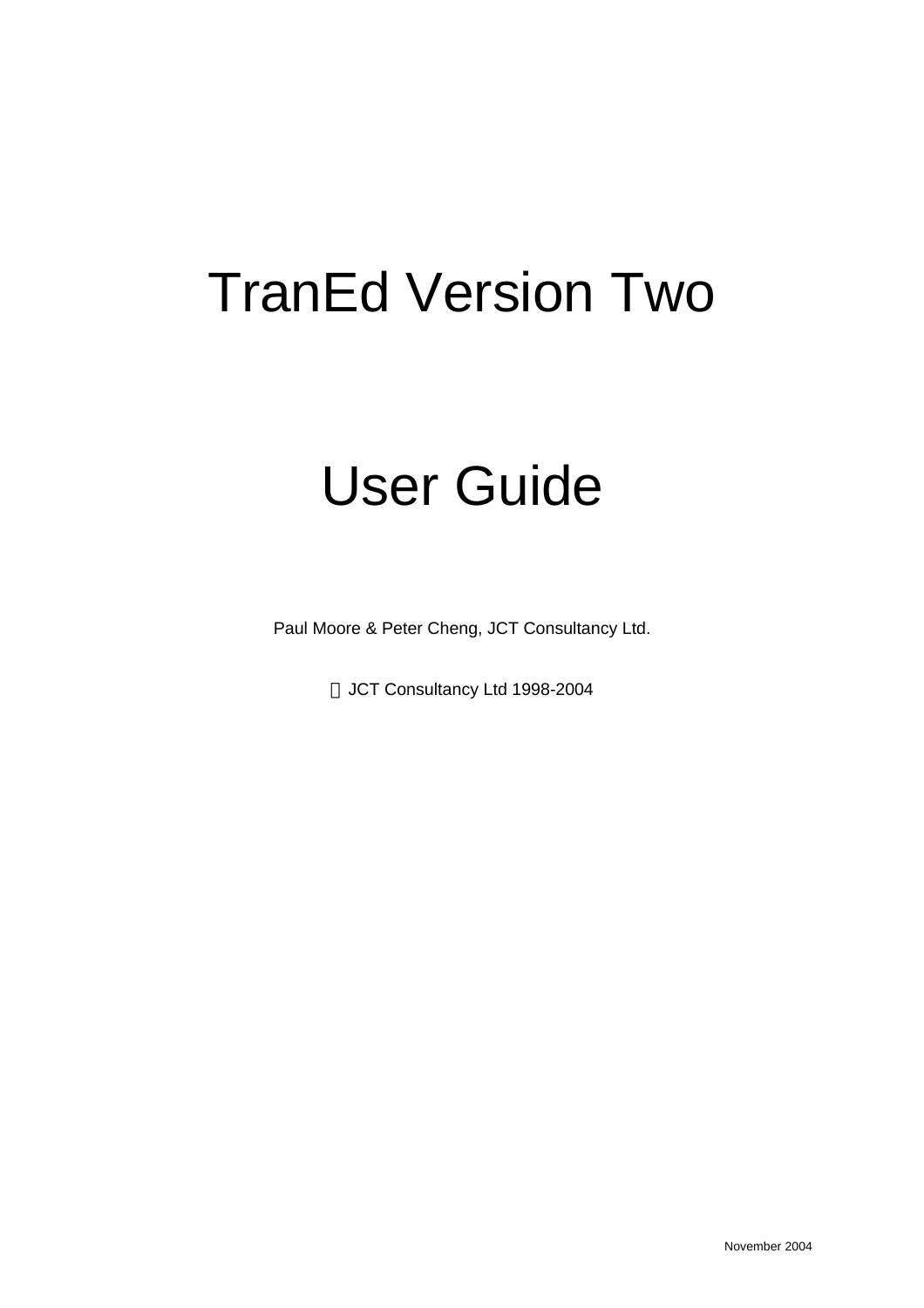# **Contents**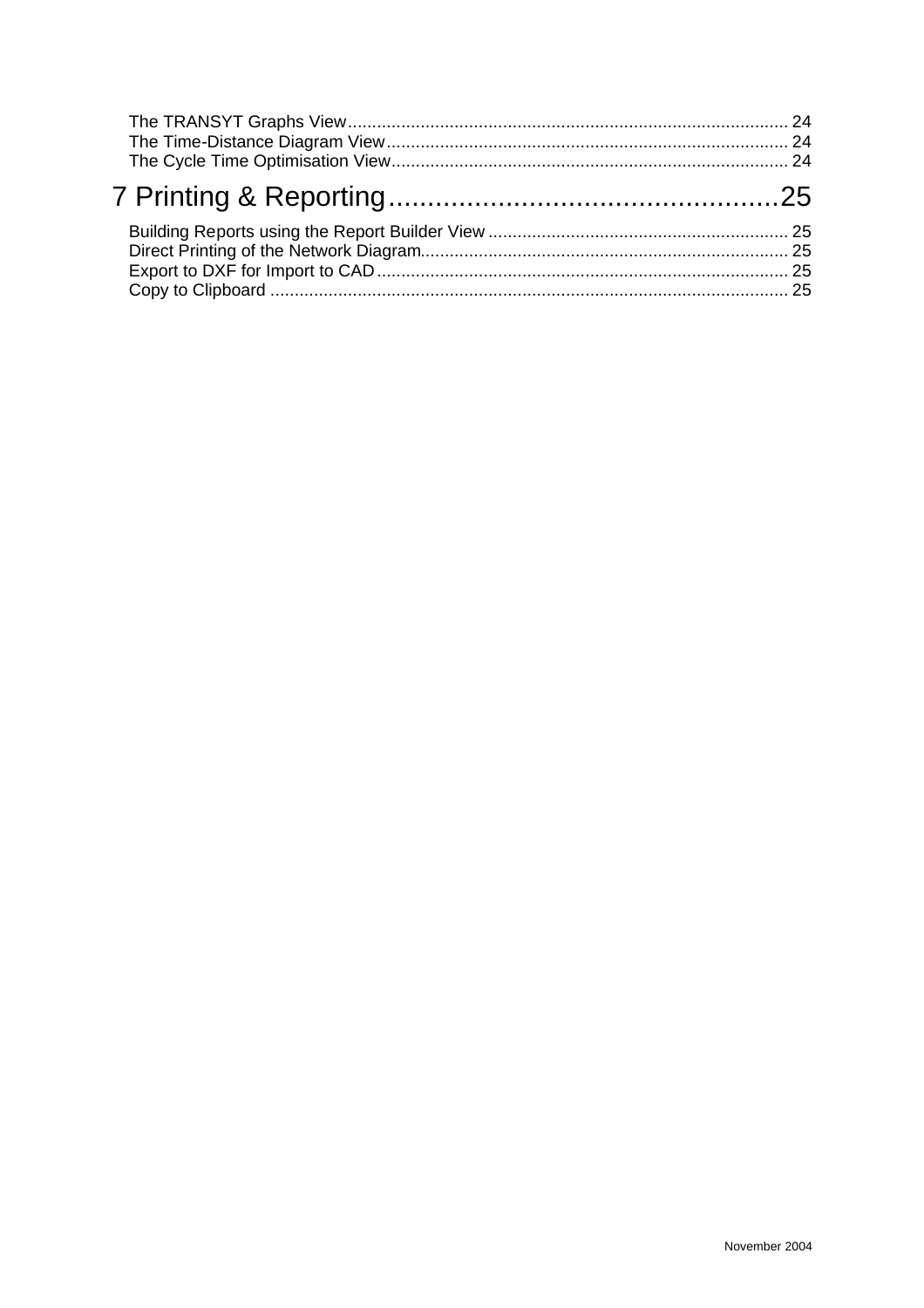# **1 Introduction**

Welcome to the TranEd User Guide. This User Guide aims to provide all the information you require to learn and use TranEd.

# **What is TranEd?**

The concept behind TranEd is simple - it is intended to make TRANSYT easier to use and to provide additional facilities to get more out of a TRANSYT model.

TranEd augments TRANSYT by providing an improved graphical interface with which to edit the TRANSYT data file, and display both input and output data graphically. It seamlessly integrates with TRANSYT, to allow the model to be built in TranEd, before TRANSYT is used in the background to perform the traffic modelling. TranEd then analyses the output from TRANSYT presenting the results graphically in a number of formats.

# **The Free TranEd Version Two Reader**

As users of TranEd will sometimes wish to pass TranEd format files to colleagues without TranEd Version Two, a free TranEd Reader is available to allow TranEd files to be viewed by anyone. The reader is available for download, free of charge from our web site www.jctconsultancy.co.uk. The Reader will allow engineers without TranEd to view the original TranEd file, and if the file's creator has opted to embed results, view results as well. This avoids the need to have to provide TRANSYT format files to non-TranEd users thus losing important TranEd specific information.

The TranEd Reader provides all the same viewing functionality as the fully licensed TranEd software, apart from the following restrictions:

- New TranEd models cannot be created.
- Files cannot be saved.
- No changes can be made to open TranEd files except for graphical changes.
- TRANSYT format files cannot be imported or exported.
- Graphics cannot be exported to DXF or saved to the clipboard.
- Although reports defined within the TranEd file can be run, new reports cannot be created.

# **Software Support.**

Full Software Support for TranEd is available free of charge for the first 12 months after purchase. Software Support provides the following benefits:

- Free telephone/email advice on the use of TranEd.
- Basic design advice for schemes being designed using TranEd. A full consultancy service is available at additional cost if more detailed advice is required.
- Free access to the TranEd Software Support Web Site. This web site includes advice on using the software, frequently asked questions and news of software updates.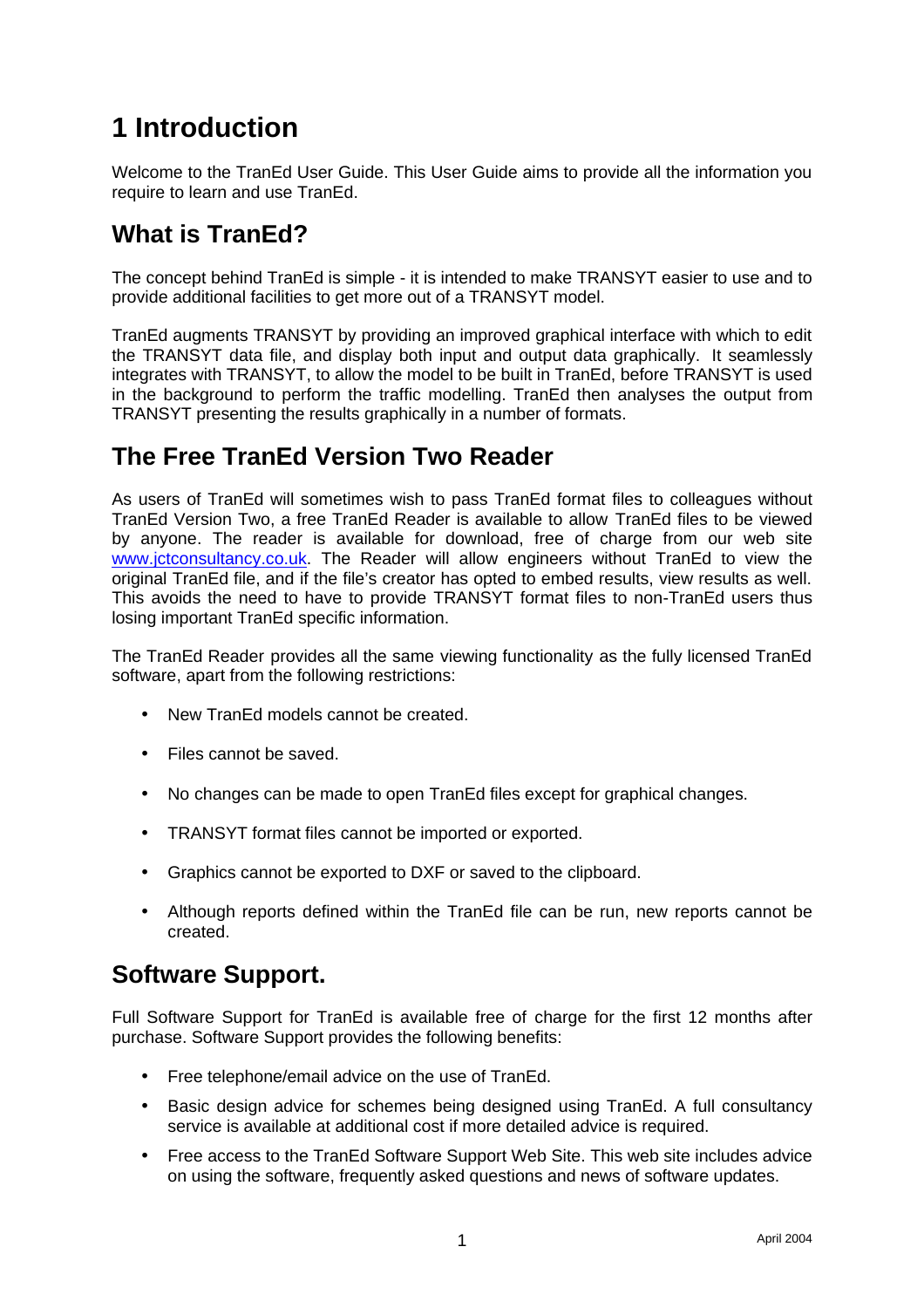- Free software updates which can be downloaded from the TranEd Software Support website. These include both bug fixes and minor feature updates. Major new versions are not included.
- Free attendance at TranEd User Groups.

To register for your free 12 months software support please return the Software Support Agreement sent to you with TranEd. After this period has expired paid software support is available from JCT Consultancy Ltd. Please see the Software Support Agreement or contact JCT Consultancy Ltd. for more information.

## **Accessing Software Support**

Software Support can be accessed by any of the following means:

- On our Web Site at www.jctconsultancy.co.uk
- By Email at support@jctconsultancy.co.uk.
- By Telephone (09:00 to 17:00 UK Time) on (01522) 754681.
- By Fax on (01522) 753606.
- By Post at: JCT Consultancy Ltd., Unit 4, 22 The Green, Nettleham, Lincoln, United Kingdom, LN2 2NR

# **Training**

JCT Consultancy Ltd. provides a wide range of training courses covering both the use of our software and general traffic signal design.

TranEd is taught both as an integral component of our residential courses and as short standalone courses. For upcoming courses, please see the course diary on our web site www.jctconsultancy.co.uk.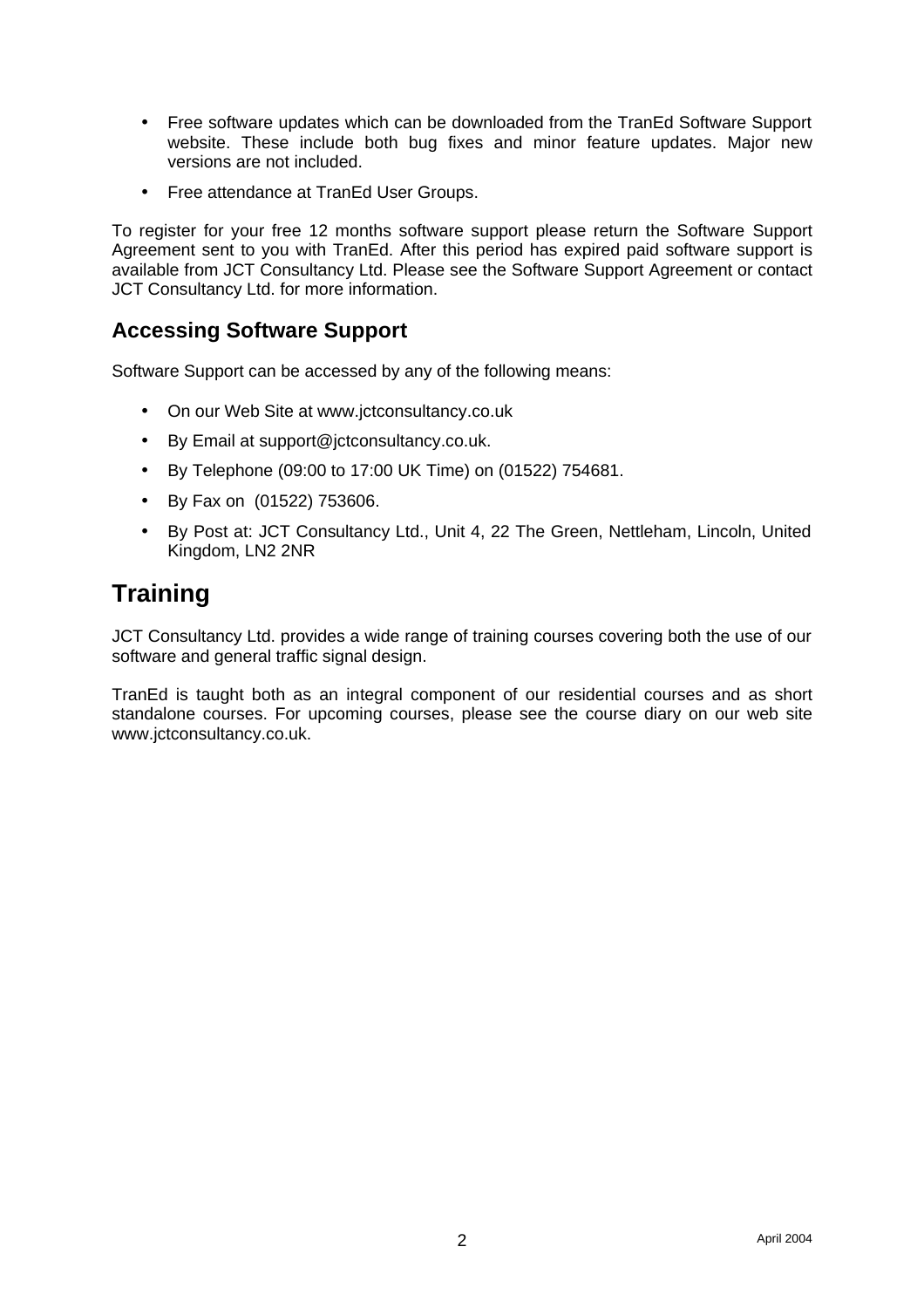# **2 Installation and Setup**

# **Hardware Requirements**

The minimum hardware requirements for TranEd are not onerous, however, as with all computer aided design software a well specified graphics system will make the software much easier to use and more productive. The minimum hardware specification should therefore be treated as just that  $-$  a minimum on which the software will be useable. The suggested hardware specification will significantly increase TranEd's usability and should be adhered to wherever possible.

Minimum Hardware specification

- Pentium PC with at least a 400Mhz processor.
- 64Mb RAM. (This is mainly used by Windows)
- 10Mb of free hard disk space.
- Minimum Graphics resolution of 1024x768 with 16.7M colours.
- 17" Monitor CRT or LCD.
- CD Drive (required for installation only).
- A two-button mouse.

Suggested Hardware specification

- Pentium PC with at least an 800Mhz processor.
- 128Mb RAM. (This is mainly used by Windows)
- 10Mb of free hard disk space.
- Minimum Graphics resolution of 1280x1024 with 16.7M colours.
- 19" Monitor CRT or LCD.
- An additional monitor (with compatible graphics card(s)) is useful but not essential for very large or complex signal roundabouts.
- CD Drive (required for installation only).
- A three-button wheel mouse. Not essential but extremely useful for zooming graphical views.

Please note that depending on the version of Windows you are using, the hardware requirements for Windows may exceed the above.

## **Software Requirements**

TranEd can be used on any of the following platforms:

- Microsoft Windows 98 with Internet Explorer Version 5.5 or above.
- Microsoft Windows 2000 with Internet Explorer Version 5.5 or above.
- Microsoft Windows XP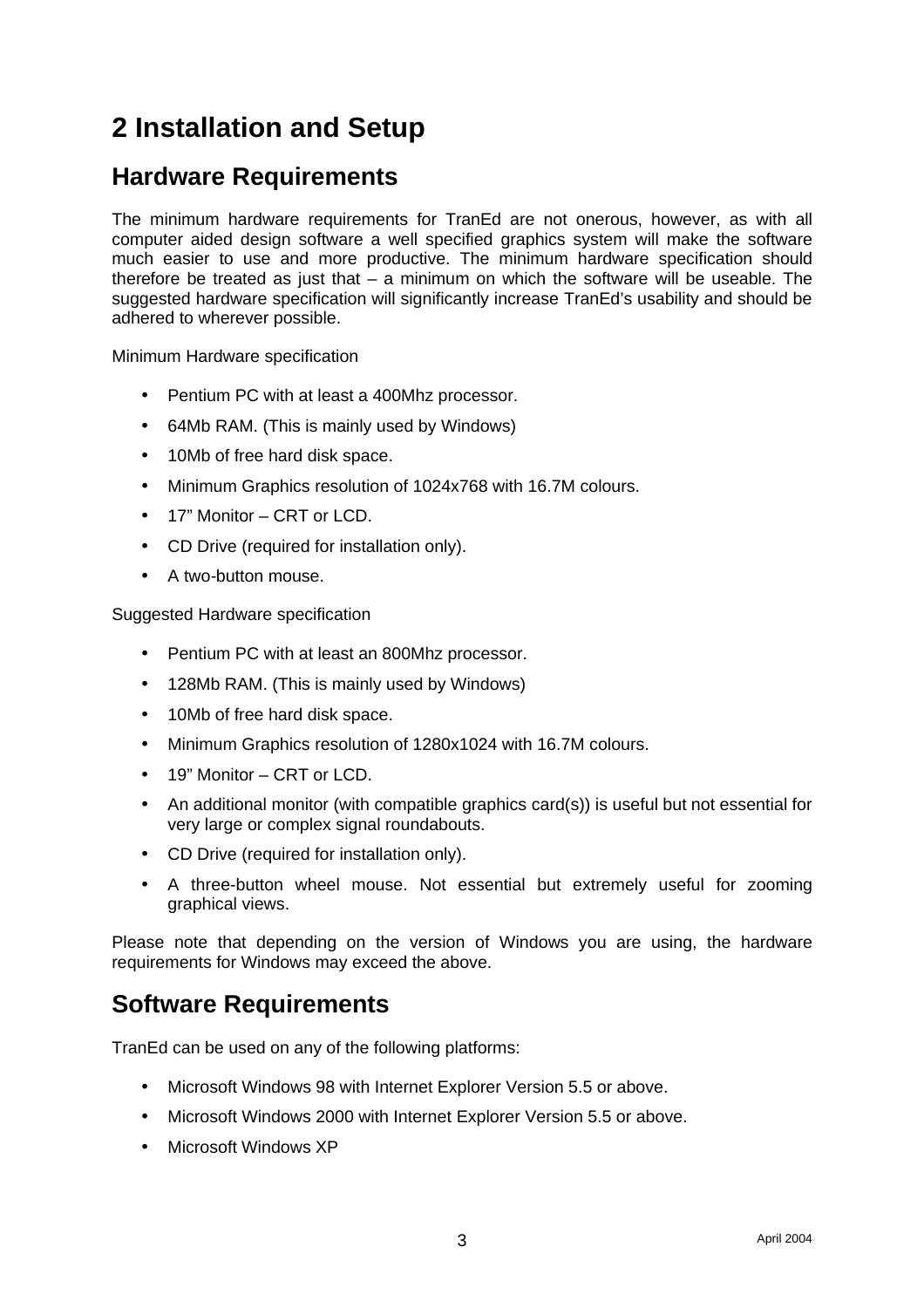Although TranEd is not formally supported on earlier versions of Windows it is envisaged that TranEd should work on the following platforms without major problems:

- Microsoft Windows 95 with Internet Explorer Version 5.5 or above.
- Microsoft Windows NT with Internet Explorer Version 5.5 or above.

TranEd also requires TRANSYT Version 10,11 or 12 to perform traffic modelling calculations. TranEd can be used without TRANSYT for editing TRANSYT files, which can then be run on a separate computer, however to get the most out of TranEd it is recommended that one of the above versions of TRANSYT is installed on the same PC as TranEd. TRANSYT is independently written and sold by TRL Ltd. who can provide pricing and availability information for TRANSYT.

# **Installing TranEd**

**Before attempting to install TranEd on Windows XP, Windows 2000 or Windows NT V4.0, please ensure you are logged in as an administrator. Antivirus software may also interfere with installation in which case it should be temporarily disabled until installation is complete. This may require assistance from your IT department.**

To Install TranEd:

- 1. Insert the TranEd CD into the computer's CD Drive.
- 2. If setup starts automatically simply follow the on-screen prompts from the setup program.

Alternatively if setup does not run automatically

- 1. Click on the "Start Button".
- 2. Choose "Run" from the start menu.
- 3. Enter the command "x:setup.exe" where x is the drive letter of your CD drive.
- 4. Follow the on-screen prompts from the setup program.

When Setup is complete TranEd can be started by choosing "TranEd 2" from the Programs section of the Start Menu.

## **Activating the TranEd Software Licence.**

TranEd includes a sophisticated copy-protection mechanism to prevent software theft by unlicensed copying or installation of the software. The system has been designed to place as little burden as possible on legitimate licensed users whilst discouraging casual copying of the software. We regret having to require activation however it has become increasingly necessary over the past few years due to a high number of often inadvertent but serious breaches of licence conditions.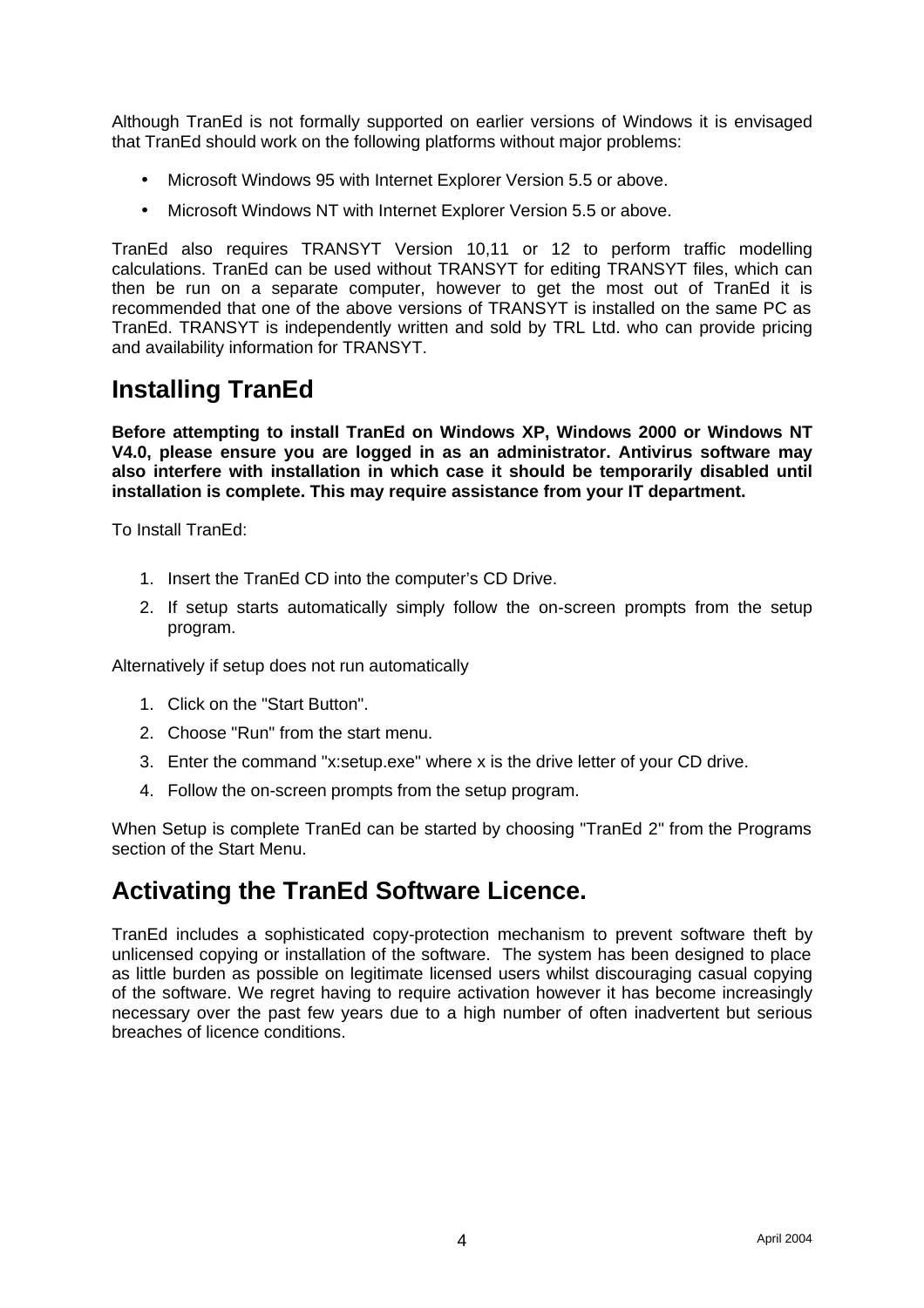## **Definitions**

The following definitions are useful in understanding the activation process:

- **Installation ID** A 16 character code which is unique for an installation of TranEd on a particular PC. The Installation ID is created by TranEd and is based on a number of characteristics of the PC.
- **Activation Code** A 20-character code provided by JCT Consultancy to unlock or activate the software on the PC. The activation code is calculated to be a match for the installation ID and is therefore unique for each PC. If a copy of TranEd's Installation ID does not have a correctly matching activation code TranEd will run as a demonstration copy.
- **Licence Server** A separate program which hands out licences to TranEd Client workstations. It would normally be installed and run on a server or other PC that is switched on most of the time. The licence server is used only by users with an Unlimited Networked PCs licence and avoids having to separately activate each PC on the network.

## **Product Activation for individual PCs**

### **Activating the TranEd Licence for the First Time**

Installing TranEd either from CD or by downloading will install a copy of TranEd on your PC. The software will however only work as a restricted demonstration copy unless it is activated following the procedure below. You may install the software and use it for demonstration purposes on as many PCs as required however only the number of PCs actually licensed may be activated to allow fully functional use.

The activation procedure is as follows:

- 1. When running TranEd for the first time the software will present a dialog box showing information relating to the activation status of the software on the particular PC. This will show the activation status to be 'Not activated'. If the OK button is clicked the activation process will be cancelled and TranEd will run in demonstration mode. It can still be activated at a later time by choosing 'About TranEd…' from the 'Help…' Menu and proceeding as below.
- 2. Clicking the 'Activate…' button will start the activation process by requesting your TranEd Site Licence ID. This is the six-character code shown on both the order documentation accompanying TranEd and also on the TranEd CD. If you do not know your Licence ID please contact JCT Consultancy at this point to obtain it. Having determined your Licence ID enter it as requested and click 'Continue'.
- 3. TranEd will provide you with an Installation ID that is a customised code for the installation of TranEd on your PC. The installation ID should be sent to JCT Consultancy either by email or by telephone. If your email system is compatible a hyperlink is provided in the activation dialog box that will email your details to JCT. JCT will provide you with a customised activation code for your PC by return. Whilst waiting for your code you can leave the Activation Dialog box if desired using the 'Activate Later' button. You can return to the dialog at any point following the same procedure as above.
- 4. When you receive your Activation Code it should be entered into the 'Activation Code' section of the Activation dialog. Clicking the 'Continue' button will then activate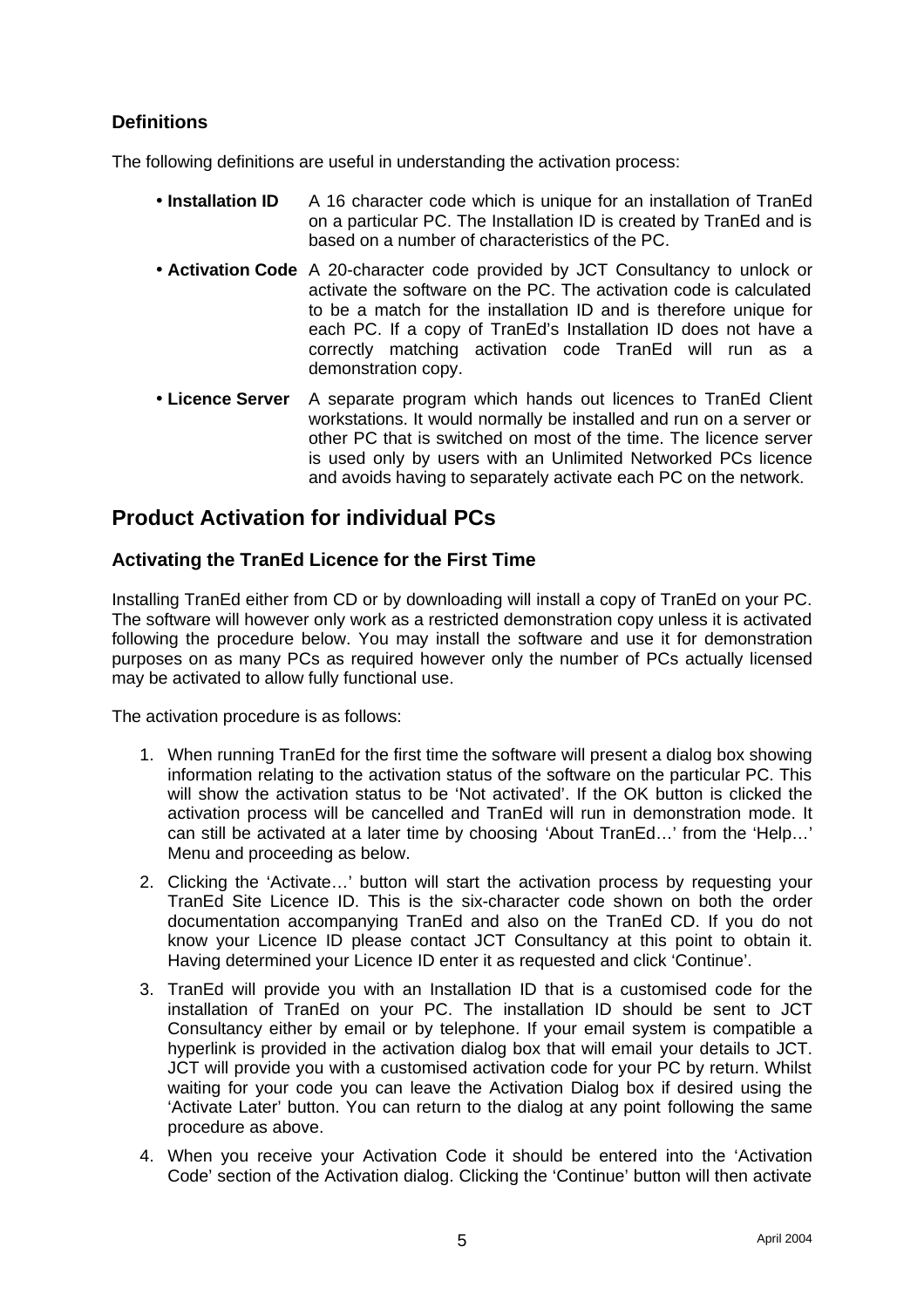TranEd and display the relevant licence details, which you should check conform with your TranEd licence agreement.

- 5. You will now be able to use TranEd with no restrictions on your PC.
- 6. If your licence allows, further PCs can be activated using the above procedure.

#### **Updating the TranEd Licence**

Once activated TranEd can be updated with minor updates without the need to reactivate after each update. It may however be occasionally necessary to update the product activation details; for example, when software support is renewed it will be necessary to apply a new activation code to activate software support features such as the ability to download updates for a further year.

To update Product Activation:

- 1. Locate the new activation code provided to you by JCT Consultancy. This will typically have been supplied with your software support renewal or product upgrade details.
- 2. Choose 'About TranEd…' from the 'Help…' menu within TranEd.
- 3. Click on "Change Activation'.
- 4. Confirm your Licence ID by clicking continue. This may change if your licence is being upgraded to a licence covering more PCs. The new Licence ID will have been supplied with your upgrade details.
- 5. Enter the new activation code in the space provided and click 'Continue'.
- 6. Check the updated licence details displayed are as expected.

#### **Moving TranEd to a different PC**

The Product Activation system used by TranEd ensures that the software can only be used on the number of PCs actually licensed. If it is necessary to permanently remove TranEd from a PC the licence can easily be transferred to a new PC using the following procedure by which the licence on the old PC is deactivated and a code to activate a new PC provided. **Please note that is essential you deactivate TranEd on the old PC before uninstalling TranEd or disposing of the PC.**

#### **To transfer product activation to a new PC:**

On the new PC:

- 1. Install TranEd as normal.
- 2. Follow the instructions in 'Activating TranEd for the first time' up to the point where TranEd provides an installation ID that would normally be sent to JCT for activation. Do not send this code to JCT – the old PC being deactivated will provide an activation code for the new PC.
- 3. Make a note of this Installation ID for use in the next step.

On the Old PC:

1. Choose 'About TranEd' from the 'Help' menu.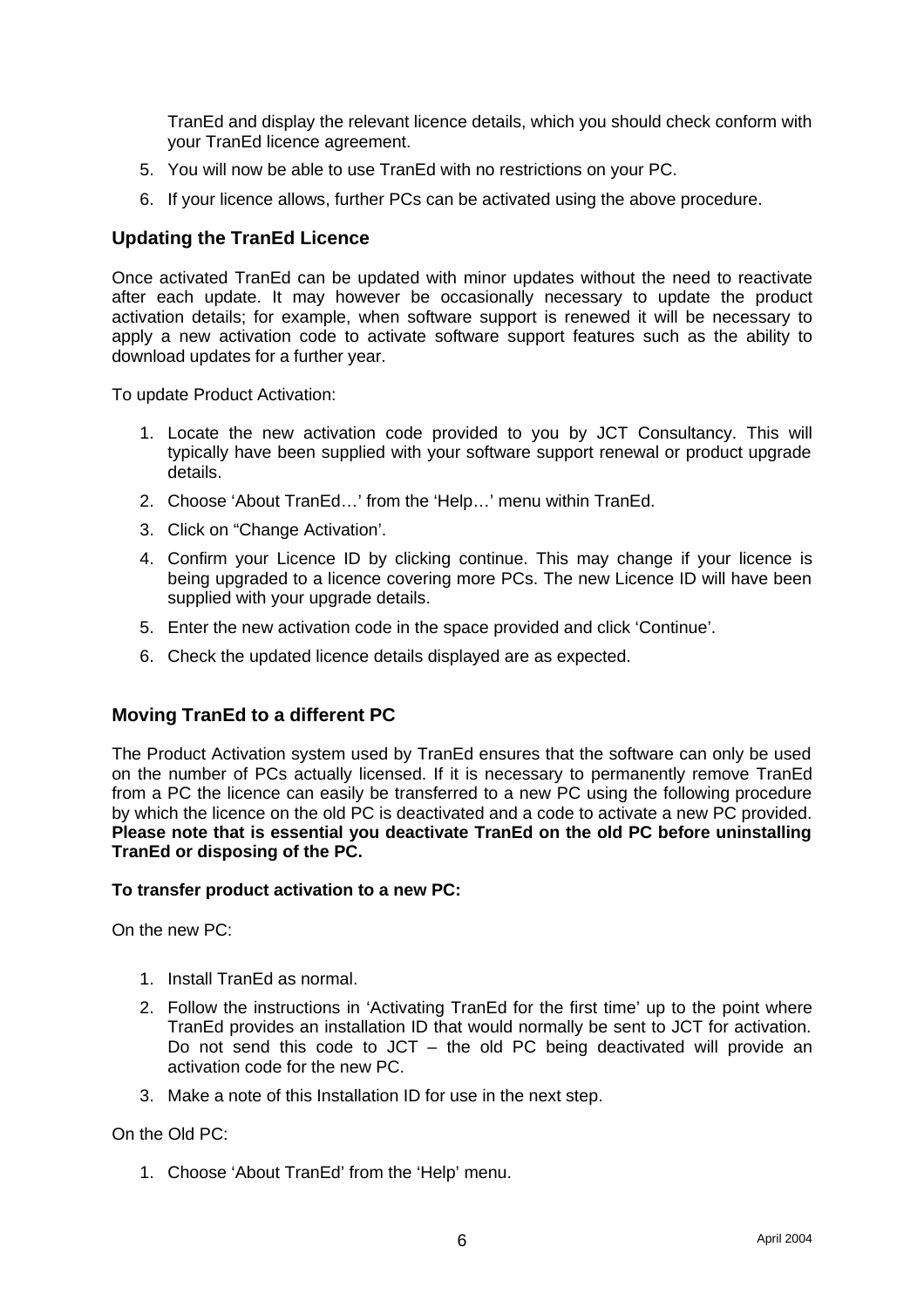- 2. Click the 'Transfer Licence' button.
- 3. Enter the Installation ID from the new PC as provided above.
- 4. An activation code for the new PC is provided. Make a note of this activation code. TranEd on the Old PC has now been deactivated and can only be used as demonstration software.

On the New PC:

- 1. Either take up where you left the new PC above or if TranEd has been closed follow the activation procedure as described above in 'Activating TranEd for the first time' up to the point where an activation code is required.
- 2. Enter the activation code provided from the old PC.
- 3. Click 'Continue'. TranEd should now report that the new PC has been successfully activated and provide details of the activated licence.
- 4. Check that the licence details are as expected.
- 5. TranEd is now correctly licensed on the new PC.

## **Product Activation for Unlimited Networked PC Licences**

For users with Unlimited Networked PC Licences (UNPCL) it is not necessary to activate each PC individually, instead client PCs obtain a licence from a central licence server, which allows them to run TranEd. This benefits users by removing the need to handle large lists of Installation Ids and Activation codes and also avoids the security risk of JCT handing out a potentially unlimited number of activations for TranEd, which may inadvertently migrate from the licensed site.

#### **Installing TranEd on Client Computers**

TranEd is installed on each client PC the same way as for non-networked installations as detailed above in 'Installing TranEd'. Once installed no further configuration is required on the client PC. If desired the TranEd CD may be copied to a networked server and installed over the network, however setup must be run on each client PC whether locally or using a remote installation system.

#### **Installing and Activating the Licence Server**

The licence server installation files are located in the 'LicServer' folder on the TranEd installation CD. Two different versions are provided, one for Licence Servers running on Windows 98 and one for Licence Servers running on Windows 2000 or XP. To install the licence server please run setup.exe from the relevant subfolder and follow the on-screen prompts.

Once the Licence Server has been installed, it needs to be activated to give out TranEd licences to client PCs. This process is carried out using the Licence Server Administration Utility that is located on the 'Start' menu, under 'JCT Consultancy Licence Server', on the Licence Server PC. This utility allows an administrator to activate the licence server for TranEd using a similar procedure to that described above for activating a non-networked client PC. Once activated no further activation is required for the server or client PCs except for major product upgrades or software support renewals.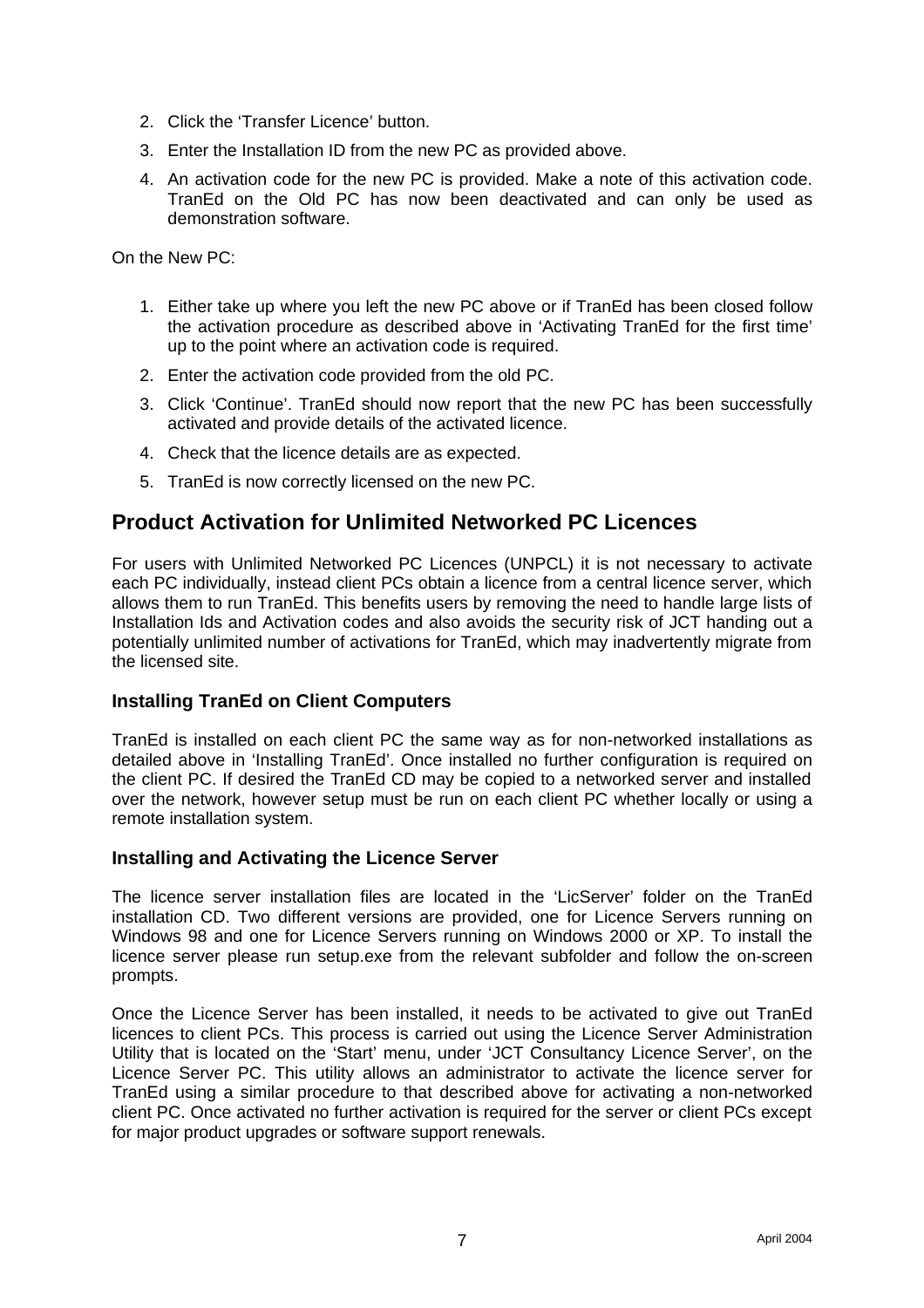The PC on which the Licence Server is installed should be continuously available to client PCs over the network whenever they are in use, however each client PC will store a local copy of its licence for a number of days allowing server restarts and maintenance to take place without adversely affecting TranEd users.

#### **Technical Note for IT Administrators**

Please note that the Licence Server must be visible to the client PC over the network to allow the Unlimited Networked PCs Licence to function correctly. To use the Unlimited Networked PCs Licence the network must be configured to allow the Licence Server and Client PC to communicate using IP broadcasts. This requires that no routers exist in the network between the Licence Server and Client PC. Please also note that the TranEd Licence forbids the forwarding of broadcasts from the Licence Server to segments of a network geographically located outside of the TranEd Site.

## **Obtaining and Installing Updates to TranEd**

Users with current software support have free access to TranEd updates via the software support section of our web site www.jctconsultancy.co.uk. Updates will generally include bug fixes, minor requested enhancements and documentation updates.

To download updates please access our software support section of our web site www.jctconsultancy.co.uk where full instructions are provided for downloading and installing TranEd updates.

In the vast majority of cases, updates will not require the TranEd licence to be reactivated.

#### **Automatic Update Notification**

If desired TranEd can automatically notify you when updates to the software are available to download from the JCT Consultancy Web Site. In order to respect any concerns for privacy TranEd installs with automatic update notification switched off, and asks whether you would like to enable this when TranEd is run for the first time. Updates can easily be switched on at any time using the 'Program Options' dialog box accessed from the TranEd 'File' menu. TranEd transmits no personal information to JCT Consultancy when checking for updates.

#### **Technical Note**

The automatic update notification uses your computers Internet connection and should operate correctly provided your computer or company's firewall allows access to http over port 80. Please contact us if automatic update does not work correctly on your computer, as it MAY be possible for us to reconfigure TranEd to work with your firewall.

# **Customising TranEd with Defaults, Options & Settings**

TranEd has a wide range of options and setting which allow it to be customised to fit your own ways of working or computer systems.

## **Program Options**

Program options specify how TranEd will work on the computer on which it is installed and how it will interact with other software. The Program Options are changed using the 'Program Options' dialog box accessed from the TranEd 'File' menu.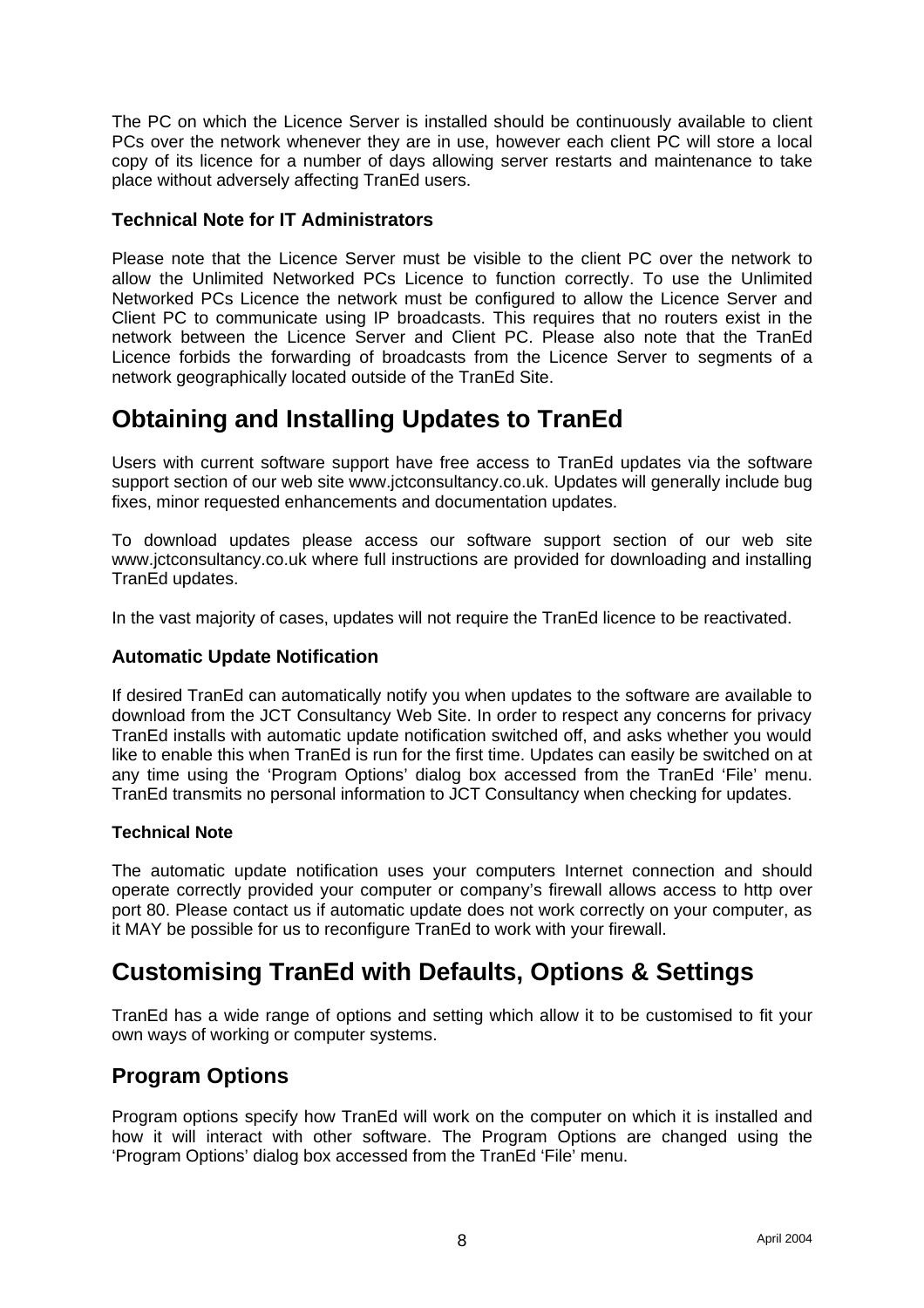## **TRANSYT Settings - Linking TranEd to TRANSYT**

If you have TRANSYT installed on your PC as well as TranEd you can link TranEd to TRANSYT to allow TranEd to use TRANSYT to carry out traffic modelling. If you choose not to link to TRANSYT, or TRANSYT is not available, you will still be able to use TranEd to edit TRANSYT models but you wont be able to run the model from TranEd.

TranEd can be linked to TRANSYT versions 10,11 or 12. TranEd does not include any licences for TRANSYT and you must ensure you are correctly licensed for TRANSYT before linking it to TranEd. Multiple versions of TRANSYT can be installed and linked to TranEd if desired allowing easy switching between versions for modelling comparisons.

TranEd and TRANSYT can be linked using the following procedure.

- 1. Install TRANSYT and carry out any TRANSYT Product Activation as required.
- 2. Test TRANSYT is working correctly by loading one of the examples supplied with TRANSYT into TRANSYT and running it. If you are unfamiliar with TRANSYT this step can be skipped but may need to be returned to if problems arise in the steps below.
- 3. Open TranEd.
- 4. Choose 'Program Options' from the TranEd 'File' menu and select the 'TRANSYT Settings' tab.
- 5. Select the version of TRANSYT you wish to use.
- 6. Enter the full location of the TRANSYT **analysis** program executable file, which is located in the TRANSYT installation folder. The default installation locations used by TRANSYT are as follows:
	- TRANSYT Version 10 'C:\Tran10\'
	- TRANSYT Version 11(early) 'C:\Program Files\Junction\TRANSYT 11\'
	- TRANSYT Version 11(later) 'C:\Program Files\TRANSYT11\'
	- TRANSYT Version 12 'C:\Program Files\TRANSYT12\'

Please note that there are usually two similarly named TRANSYT '.exe' files. One is the TRANSYT **editor** and the other is the TRANSYT **analysis** program, which carries out the TRANSYT calculations. Generally the analysis program is called TRANSYT.exe and the editor is called 'Transyt 11.exe' or 'Transyt 12.exe' or similar.

A typical entry for the TRANSYT executable file location (TRANSYT V11 in this case) is 'C:\Program files\Junction\Transyt 11\Transyt.exe'.

7. Enter the location where you wish TranEd to store temporary files, which it creates whilst running TRANSYT. This must be on a disk and/or folder for which all users will have write permission. If the folder does not exist TranEd will create the folder automatically.

#### **Other Program Settings**

The 'Current Program Settings' tab of the 'Program Settings' dialog box allows a number of miscellaneous options affecting how TranEd works to be set. These are:

• Auto-Recovery File Location – This tells TranEd where to automatically save backup copies of your work whilst you are working. In the event of a software crash TranEd will then automatically retrieve the backup from this location when it is restarted. The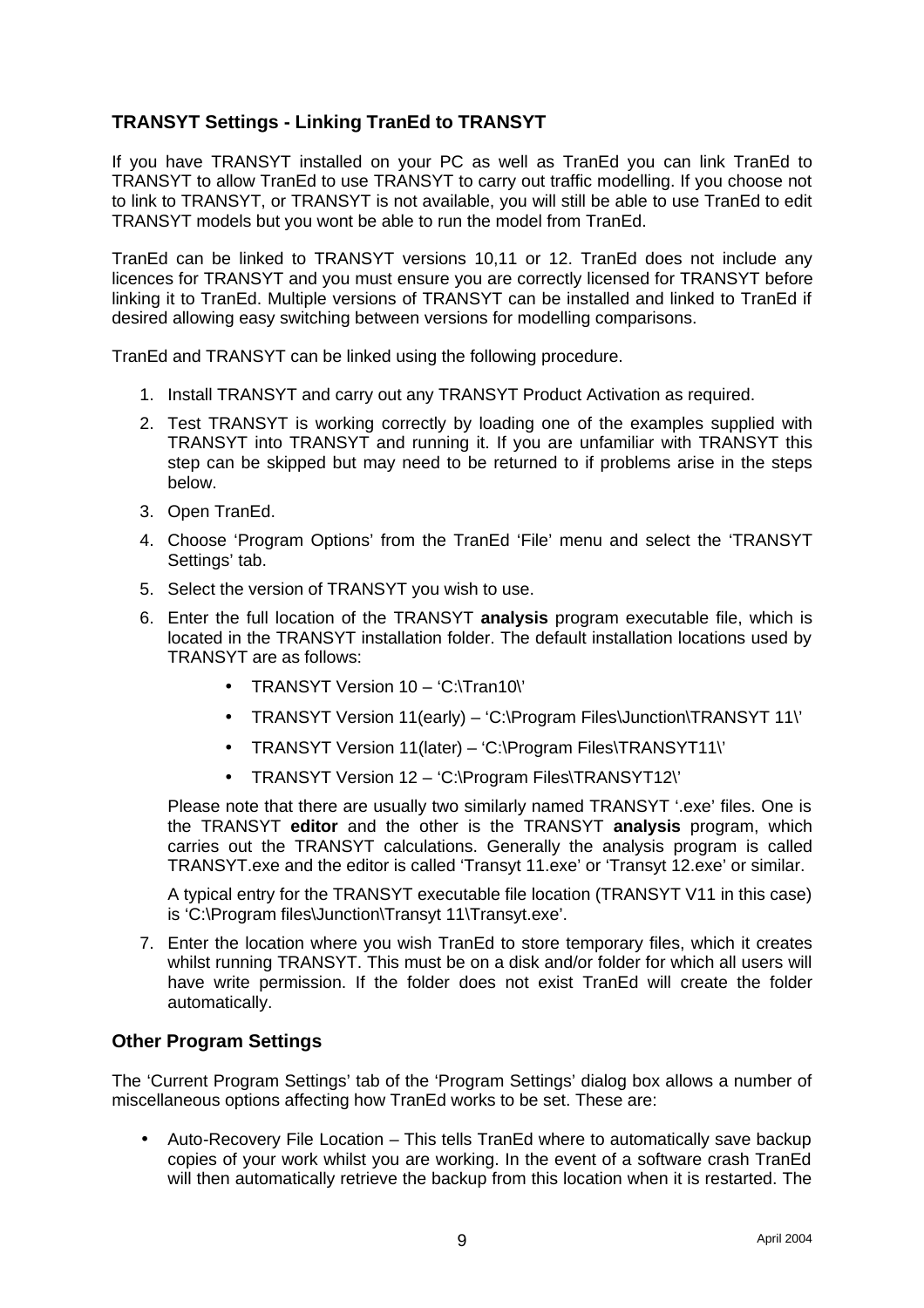location specified is recommended to be a folder on the computers own disk and should have write permission for the current user. If the folder does not exist TranEd will create the folder automatically.

- Undo/Redo Automatic rerunning of TRANSYT When you undo a previous task or redo a previously undone one the current TRANSYT results will often become out of date. If this setting is ticked TranEd will automatically re-run TRANSYT after the undo/redo has been carried out. If this setting is not ticked TranEd will indicate that no results exist and a manual rerun of TRANSYT will be required. This setting is unticked by default but can be ticked on faster computers where the rerunning of TRANSYT does not cause an unacceptable delay after each undo.
- Automatic Checking for Updates TranEd can automatically check for updates using your computers Internet connection. This setting sets the frequency at which TranEd checks or switches off checking all together if desired.
- New empty network at start-up By default TranEd starts with a new empty network loaded. This option causes TranEd to start with no network loaded allowing your chosen network to be opened from the menu.

## **Default Options**

When TranEd creates a new file it uses stored default settings to give default values to a range of TranEd network, node, link and other item parameters. These default settings can be changed if desired so all new networks will be created with new initial parameter values. As with all defaults it is your responsibility to satisfy yourself that any defaults used, including the ones provided with TranEd, are acceptable for your particular application of TRANSYT.

Remember, changing defaults does not affect any previously created TranEd file only new files. If you wish to change parameters for a new file you should load the file into TranEd and use the appropriate (usually the Network Parameters View) dialog box to change the relevant parameters, as is described later in this user guide.

The Default Settings are changed using the 'Default Options' dialog box accessed from the TranEd 'File' menu. This dialog box allows three different categories of defaults to be changed.

#### **Default Network Parameters**

The default network parameters are edited on the 'Default Network Parameters' tab of the 'Default Options' dialog box. They allow the defaults for various network related parameters to be set, many of which are standard TRANSYT parameters that are explained in the relevant TRANSYT documentation. The TranEd specific ones are explained in more detail in the 'Network Parameters View' section.

#### **Default Author Information**

The 'Default Author Information' tab allows the details of the author of the TranEd file to be entered so they can be used in title blocks when printing the TranEd network. This avoids having to re-enter author information for each new TranEd file.

#### **Default Display Sizes**

The geometric size of network items such as shared link spacing, text height, grid size etc. is set for each network as some networks may require different settings than others. The 'Default Display Sizes' tab allows you to setup the initial values you would like every network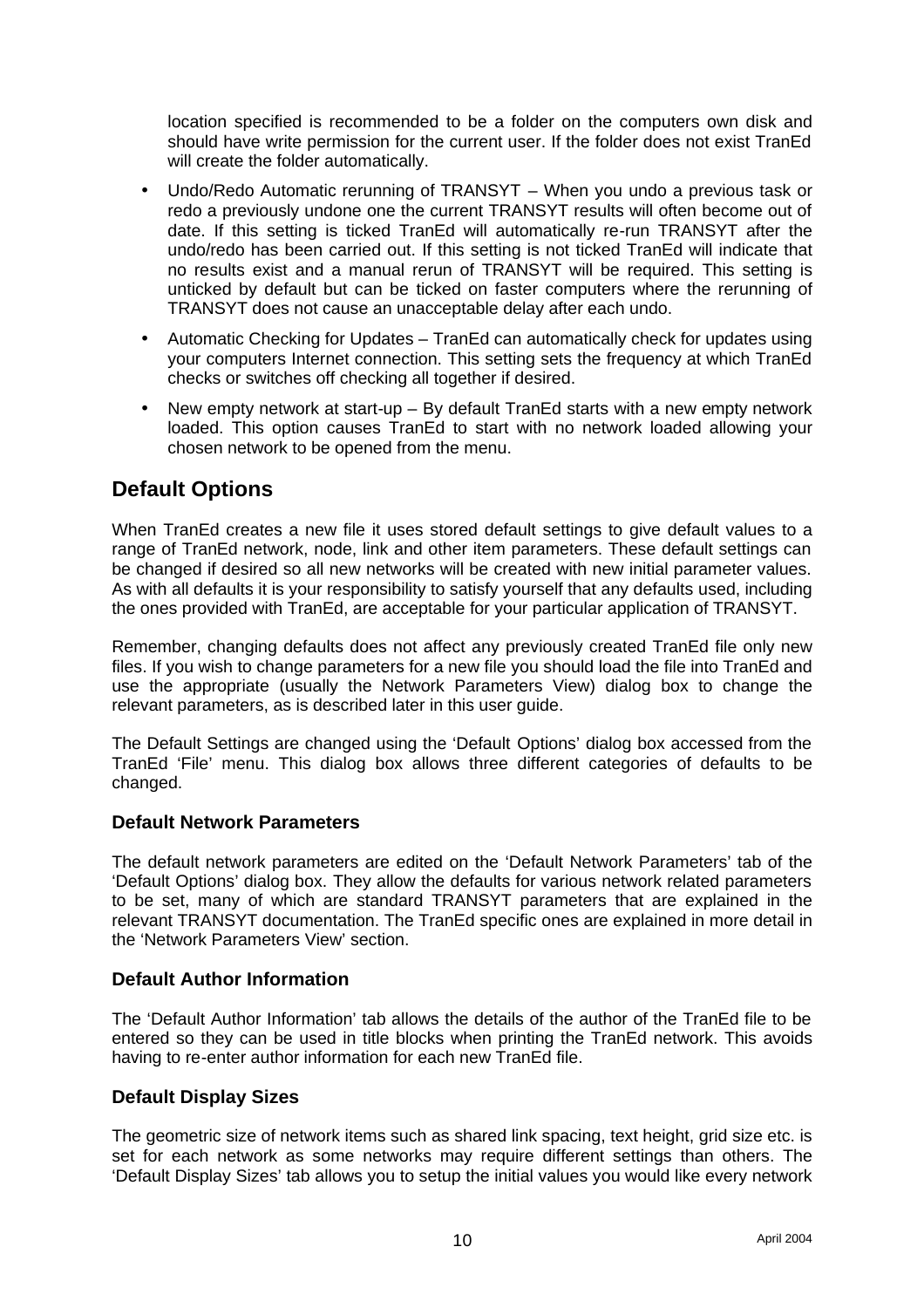to be created with. Each network's display sizes can then be changed independently using the 'Graphic Settings' tab of the Network Parameters View. The display sizes are purely graphical settings and do not affect the modelling results in any way.

## **Graphics Options**

The 'Graphics Options' menu item on the TranEd 'File' menu allows you to customise many of the cosmetic graphics settings used in TranEd such as colours and line thicknesses. This is particularly useful in cases where a user has difficulty distinguishing different colours or where a monitor displays colours in an unusual way. The Graphics Options do not affect the TranEd file being edited or modelling results in any way, and if your computer is configured to use user profiles, Graphics Settings can be configured differently for each user.

Although it is easy to customise colours in TranEd it is recommended that they are not changed frivolously without reason, as it makes sense to have consistent colours for most users. It is very easy to quickly make TranEd more aesthetically pleasing but very difficult for another user to understand. For (a very extreme) example, setting the colours of a running links to red and stopped links to green may look nice but would not be very sensible. If you get your colours mixed up you can return to the standard TranEd colours at any time by clicking the 'Use TranEd Standard Colours' button.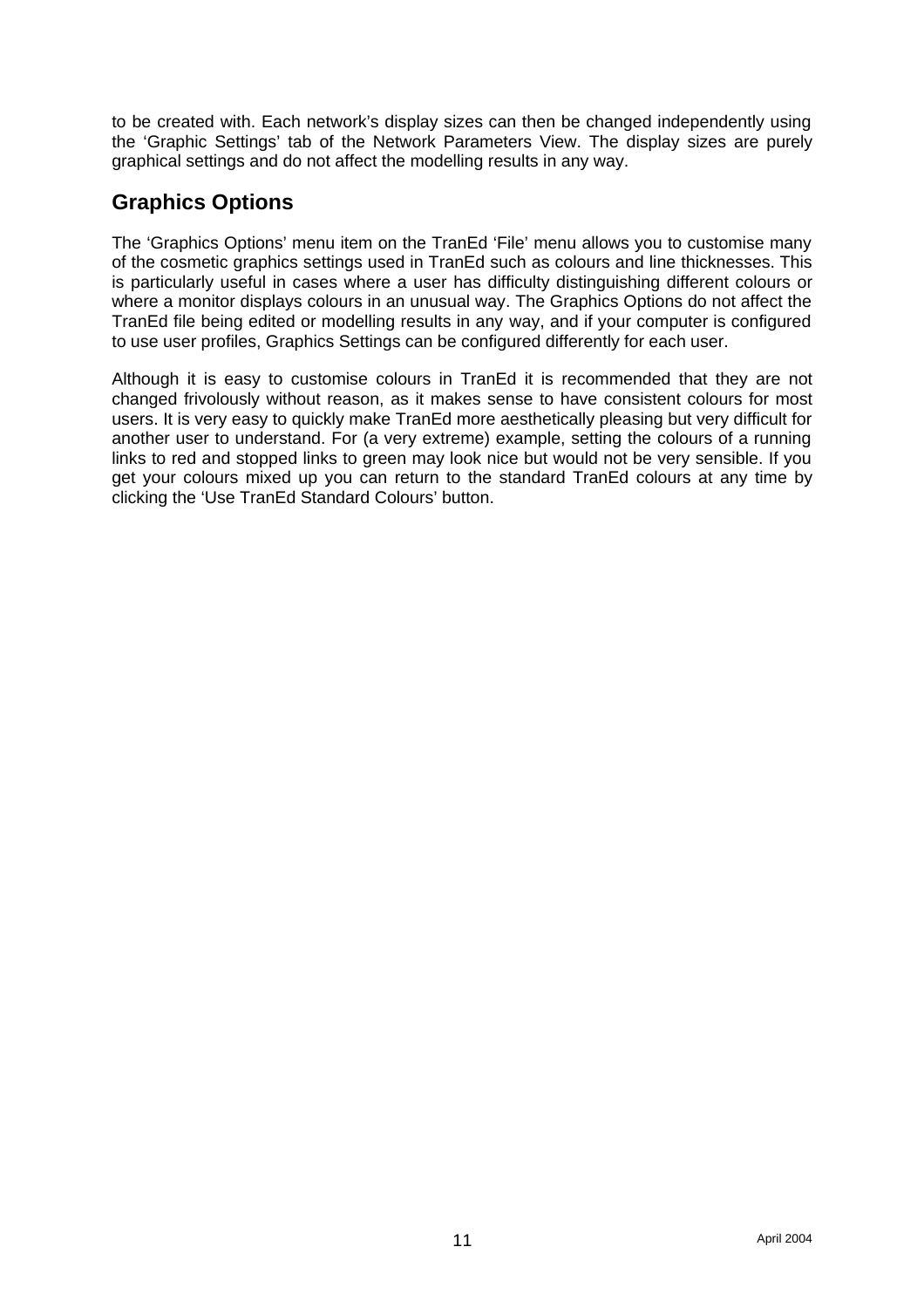# **3 TranEd Basics**

# **TranEd and TRANSYT Differences**

TranEd allows you to enter information in a much more sophisticated manner than TRANSYT, in formats that are intuitive to traffic engineers. TranEd automatically converts the input information into TRANSYT format, before using TRANSYT to perform the traffic modelling. TranEd then extracts the results from TRANSYT format and displays them in a number of different ways.

To allow network, traffic and signal information to be input in the most intuitive formats TranEd introduces some new concepts, and data entry differs from TRANSYT in a number of ways. These are:

- Signal information is entered using data commonly used in configuring traffic signal controllers, such as Intergreens and link delays. TranEd uses a link based rather than a phase based signal model due to the link based nature of TRANSYT. Generally, controller phases and links have straightforward correspondences. Additionally Stages are defined by specifying the links running in each stage rather than the start and end stages of each link. TranEd also includes a bonus green feature that allows a links running time to be extended beyond that which the signals would allow. This allows concepts such as extra effective green to be modelled accurately without having to change intergreens and link delays to do so.
- Each TranEd file can accommodate multiple traffic flow groups, which means that providing the network structures are the same for each traffic flow scenario they can be grouped into one file. Network parameters that are commonly different for each flow group can have different parameter values defined for each flow group. TranEd then uses the flow group dependent data associated with the currently selected flow group. As each flow group may require different signal staging, TranEd allows a separate stage sequence to be defined for each flow group, automatically switching stage sequences when the flow group is changed. This provides a basic method of implementing signal plans within TranEd.
- Non-signalised junctions are modelled using non-signal nodes that group the nonsignal links at the junction. These are purely a graphical feature allowing all the links at the node to be graphically manipulated as a group and do not affect modelling in any way.
- Pedestrian links are used only in TranEd and are just a normal signalled link shown using different graphics. They are particularly important when modelling junctions with parallel pedestrian phases as they allow the intergreens between pedestrians and traffic to be explicitly modelled. Normally pedestrian links are used only to ensure correct signalling and not to model pedestrian movements. To achieve this, a dummy traffic flow and saturation flow should be used and the link delays ignored in the modelling process.

# **Working with Files in TranEd**

TranEd can work with the following file formats:

- TranEd Version Two's native file format. (Preferred)
- TRANSYT File Format for backwards compatibility with TRANYST.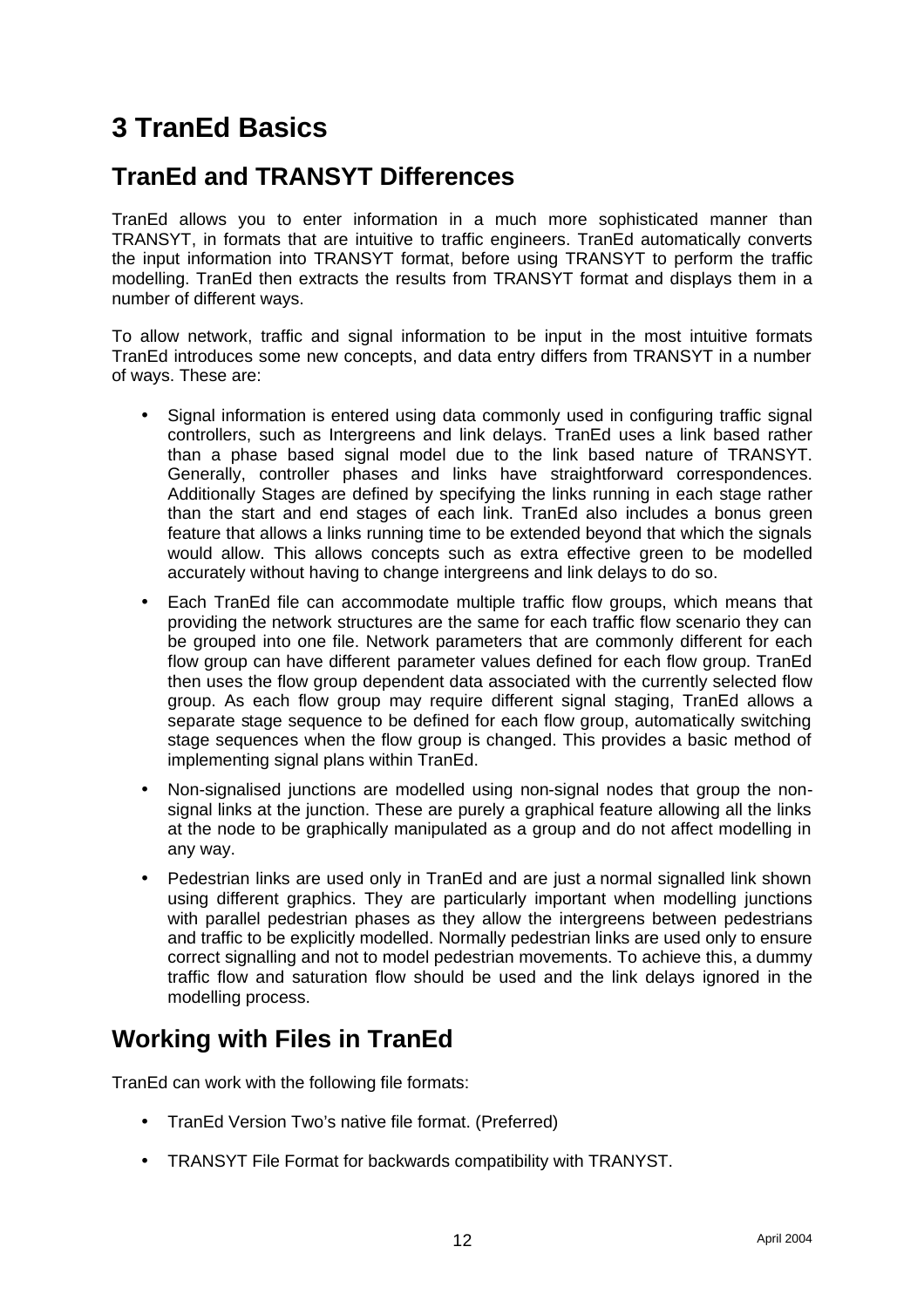• TranEd Version One File Format for backwards compatibility with TranEd Version One.

#### **TranEd Version Two File Format**

TranEd Version Two uses its own file format, which allows additional information not used by TRANSYT, such as intergreens and text labels, to be stored in the TranEd file. This enables TranEd to provide much more sophisticated data editing and checking than would be possible with TRANSYT data alone. The TranEd Version Two file can be converted to TRANSYT format at any point, although this obviously discards all the additional TranEd specific information. All TranEd files are saved with a '.tnd' file extension, although this may not be shown on your computer depending on how Windows is configured. Whenever possible TranEd Version Two format should be used as this will retain all the detailed graphical and signal data within the file.

The embedding of results in a TranEd file is only available in TranEd Version 2.2 and above.

TranEd Version Two files can also contain embedded TRANSYT results for each flow group. This allows engineers without TranEd to use the free TranEd reader to examine TranEd files and their associated embedded results.

#### **TRANSYT File Format**

A TRANSYT format file includes much less information than TranEd, and in particular does not include much of the detailed signal information used by TranEd. TranEd can open an existing TRANSYT format file and if necessary can run the file immediately with no further input. This is not recommended however, and wherever possible a TRANSYT format file should be opened in TranEd, additional signal information such as intergreens and link minimums should be added, and the file saved in TranEd Version Two format. This will retain all of the graphics and detailed signal information and allow best use to be made of the more sophisticated signal modelling provided by TranEd.

Although it is recommended that files be always worked on in TranEd format, it is sometimes necessary to provide a file to others in TRANSYT format. TranEd can save any TranEd model as a TRANSYT format file but this file will obviously not include any of the detailed TranEd specific data. Remember that if a file is exported to TRANSYT, edited in TRANSYT and imported back into TranEd graphics, signal intergreens and other TranEd specific data will need to be re-entered.

#### **TranEd Version One**

TranEd Version One files used the same file format as TRANSYT with additional records, called cards, to store graphical node and link positions. TranEd Version Two allows TranEd Version One files to be opened purely for backwards compatibility and it is not recommended a file be worked on in TranEd One format. Any TranEd model can be saved in TranEd One format but this will, as with TRANSYT format, not include TranEd specific data.

### **Creating a new TranEd File**

A new TranEd file is created by choosing 'New' from the TranEd 'File' menu. This closes any current file open in TranEd before creating a new empty TRANSYT model in TranEd. The file is not actually saved on disk until saved using 'Save As' as described below.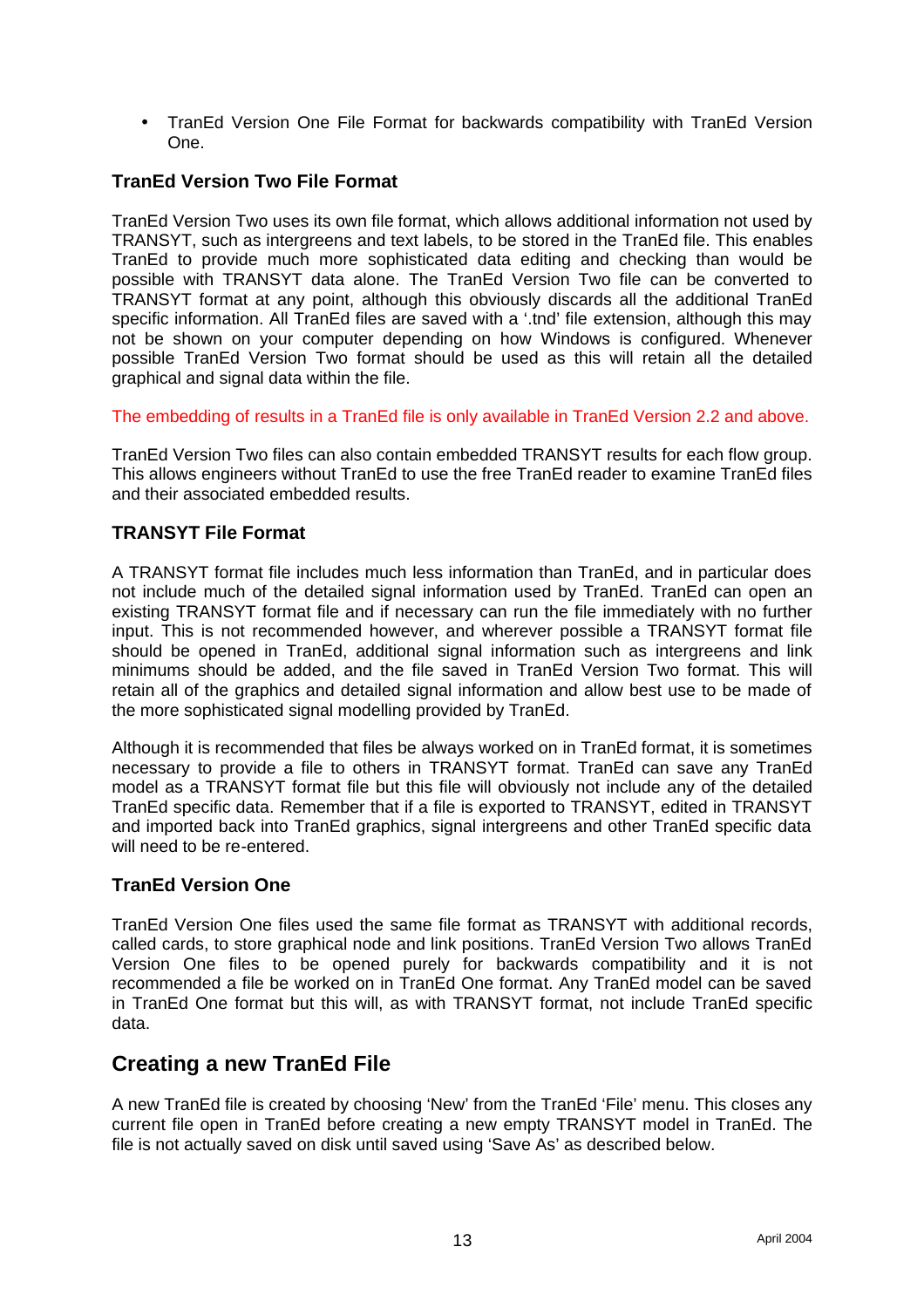## **Opening an existing TranEd File**

An existing file can be opened by choosing 'Open' from TranEd 'File' menu. If a file is already open in TranEd it will be closed and you will be prompted to save any changes to the file as described below. TranEd provides a dialog box that can be used to locate the file you wish to open, either on the local computer, or on a network. Once the TranEd file is open TranEd will not change the file on disk unless you explicitly choose to save it using 'save' or 'save as' as described below.

## **Saving TranEd Files**

The TranEd file currently being edited can be saved to disk at any point by choosing 'Save' from the 'File' menu, or if you wish to change the file name, 'Save As'. Be careful not to overwrite files you wish to keep, as you cannot undo file saves from within TranEd.

#### The embedding of results in a TranEd file is only available in TranEd Version 2.2 and above.

If the option "Embed TRANSYT results (for use in TranEd Reader)" is ticked, results for all flow groups, which are up to date, are embedded within the TranEd file. This allows the results to be viewed by users of the free TranEd reader. If this option is not ticked, the saved file can still be viewed in the Reader, however results will not be available.

## **Importing and Exporting TRANSYT Files into TranEd**

TRANSYT files can both be imported to and exported from TranEd Version Two. This provides maximum compatibility with other TRANSYT users although it should always be remembered that as the TRANSYT file format does not include all of the detailed data stored by TranEd some data may be lost on export or will require adding on import.

#### **Importing a TRANSYT File into TranEd**

Files of types other than standard TranEd Version Two files can be imported into TranEd, either by choosing "Import TRANSYT File" from the file menu or by using the normal File Open dialog box and selecting an alternative file type in the File Type drop down list. Both methods are the same.

TranEd closes any currently loaded TranEd file before providing a dialog box with which to select the TRANSYT file you wish to import. When importing a file into TranEd the original TRANSYT file is not changed in any way.

When importing a TRANSYT file no graphical information is available to TRANSYT with which to position nodes and links on the network diagram. TranEd provides two methods to assist with the initial positioning of nodes and links. These are:

- Using the node and link positions from an existing TranEd file. Often a number of very similar TRANSYT files require importing at the same time. The first file must have node and link graphical positions set up using the method below. This facility can then use this file to provide graphical information to any other similar imported files, avoiding the tedious task of manually setting up the graphics in each file separately.
- Using TranEd in "Auto Link Repositioning Mode" to reposition nodes and calculate approximate link positions. If an existing TranEd file is not available to provide node and link coordinates, nodes and links will be given default locations on the network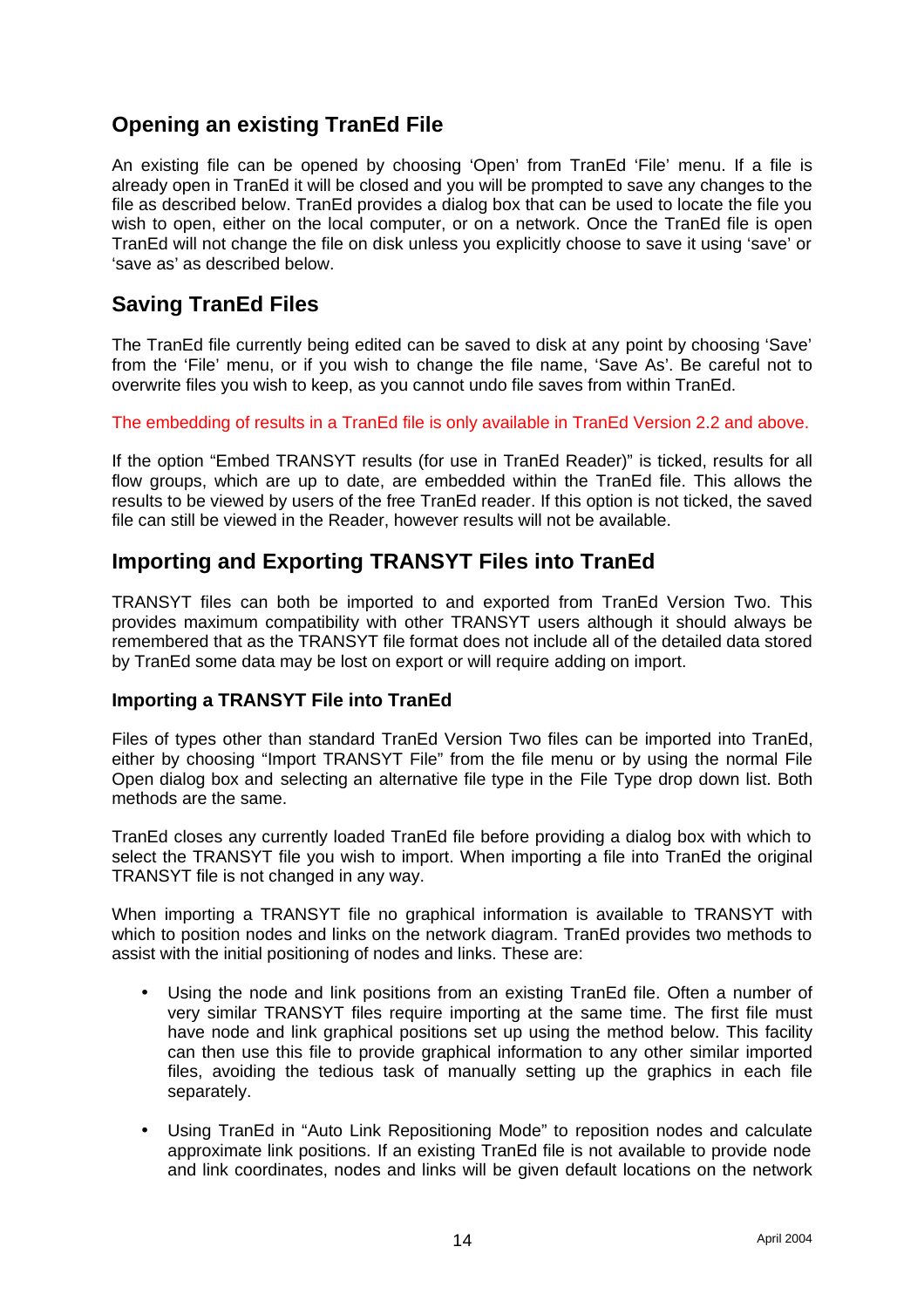diagram, which will be switched to "Auto Link Repositioning Mode". This mode allows the nodes to be dragged with the mouse automatically repositioning links as the nodes move. Link positions can only be calculated approximately and when an acceptable coarse layout is achieved, "Auto Link Repositioning Mode" should be switched off and the link positions refined using normal TranEd graphics editing methods as described elsewhere in this user guide.

When you are happy with your network's layout it can be saved as a TranEd format file as described in 'Saving TranEd Files' above.

#### **Improving the Traffic Signals Model after Importing**

A TRANSYT file contains no explicit intergreen information, only TRANSYT start and end lags for each link. The start lags loosely represent intergreens, however, TranEd makes no attempt to convert the lags to intergreens as this process is not fully automatic and often requires some thought and engineering judgement. As the TRANSYT lags are very similar to link delays TranEd imports all lags as link delays as a temporary substitute for intergreens. The link delays accurately represent the interstage structures from the TRANSYT file and allow the file to be run immediately after importing without the need to add intergreen information. The link delays only accurately model interstages at the point of import however, and if any changes are to be made to the interstages, the link starting delays should be replaced with the full intergreen structure they represent. This will then provide a much more accurate signal model of each node.

#### **Exporting a TranEd Model to TRANSYT**

A TranEd model can be exported to a TRANSYT format file at any time providing there are no major errors in the model, such as, for example, a link with no green time, which would create an illegal TRANSYT file. Exporting the file will of course remove all of the TranEd specific information such as intergreens, link delays and text labels, but will allow the file to be opened in TRANSYT. It is recommended that wherever possible files are worked on and distributed to clients as TranEd files as this will retain all of the extra detailed data that TranEd uses. Remember that if a file is exported to TRANSYT, edited in TRANSYT and imported back into TranEd graphics, signal intergreens and other TranEd specific data will need to be re-entered.

## **The TranEd User Interface**

TranEd provides a sophisticated graphical user interface with which to edit a TRANSYT model. The user interface provides a range of facilities both for entering input data and for analysing the output from TRANSYT. In particular, the editing of traffic signal information has been improved to bring it into line with modern practice and borrows a number of ideas from LINSIG. An additional issue is managing the large volume of information available. The user interface aims to allow the user to control the amount of information displayed at any one time, providing choice between a data display that is very dense but shows a lot of information at a glance, and a less dense display that is neater but shows less information.

### **Useful User Interface concepts**

When editing the TranEd model a number of standard concepts apply. These are:

• **TranEd Views** - The TranEd Views are the main components of TranEd. There are fourteen different views in TranEd each view showing a different aspect of the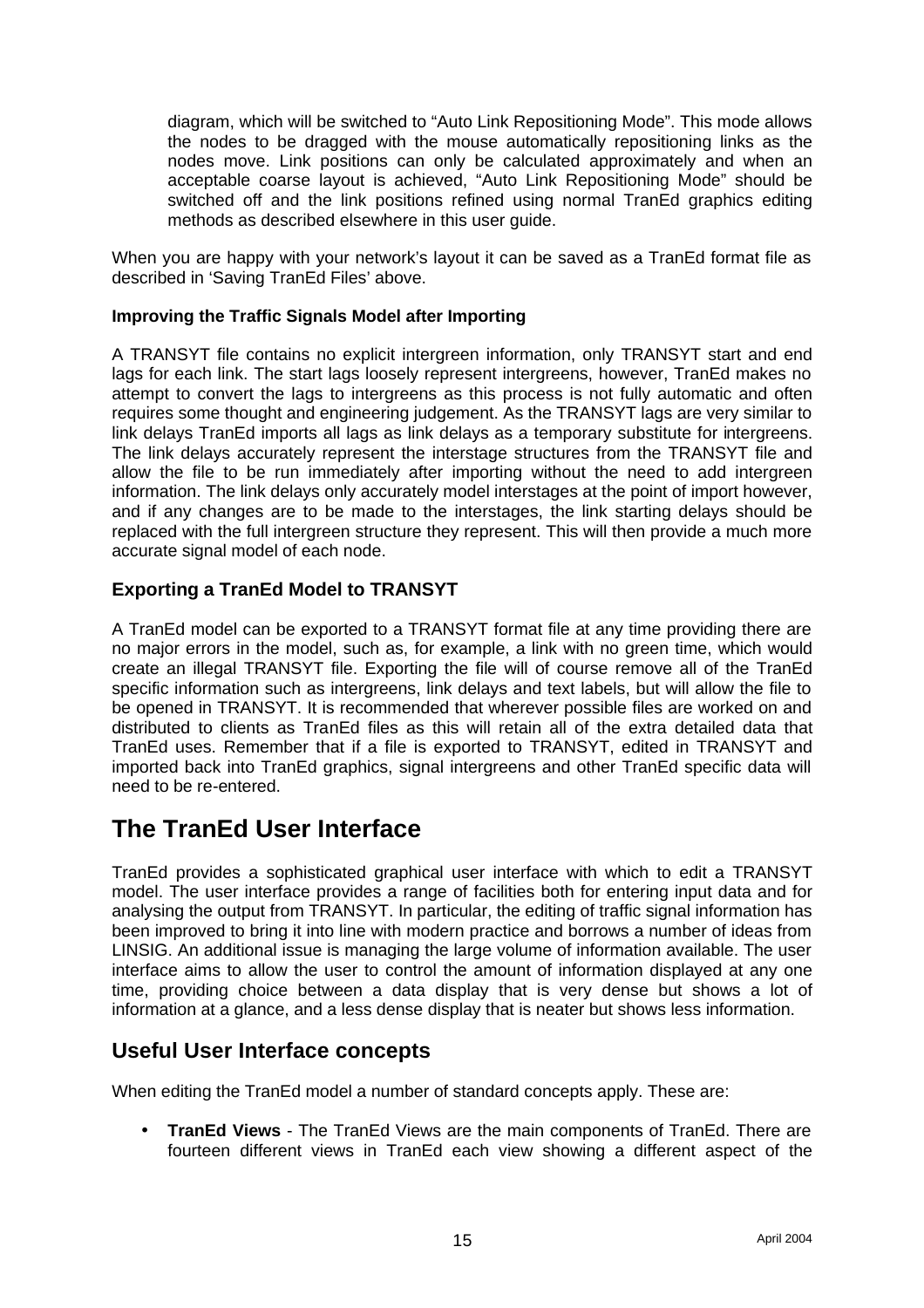TRANSYT model being edited. Much more information is available on each of the different views later in this user guide.

- **Main Menu** The main menu is located along the top of the TranEd main Window and is the primary method for carrying out tasks in TranEd. Unless otherwise stated all tasks in TranEd are carried out by choosing the relevant command from this menu. If a menu command is shown in grey, this means it is not currently possible to carry out the command. For example, the 'Delete Node' command is shown in grey if no node is currently selected, as TranEd does not know which node to edit.
- **Selecting an Item** Clicking on an item, such as a Link, Node, Label or Stage, in a TranEd view will select it. The selected item will be shown in red. Many menu commands first require you to select an item before choosing that command. For example, before choosing the command "Delete Link" you must have first selected a link. Menu commands that cannot be carried out because an item has not been selected are shown in grey and cannot be chosen
- **Status Bar** The status bar is shown along the bottom of the main window and displays useful information regarding the current state of the TranEd model being edited.
- **The Toolbars** The toolbars are located along the top of the main program window immediately below the main menu. The toolbars provide quick shortcuts to common tasks that would otherwise be carried out using the menus. A tool tip summarising the task carried out by a toolbar button can be obtained by holding the mouse pointer over the button. The toolbars can be edited from the 'toolbars…' command on the 'View' menu.
- **Pop-Up Menus** Clicking on a view with the right mouse button will often display a 'Pop-Up' menu containing a choice of commands relevant to the item clicked on. All commands displayed on Pop-Up menus are also available on the main menu and often on the toolbars as well. Not all views will have a Pop-Up menu.
- **Using a wheel-mouse** If you have a wheel mouse TranEd will use the wheel for zooming graphical views and scrolling through lists. The use of a wheel mouse is strongly recommended as they are inexpensive and make zooming graphical views very easy.
- **Undo** Any command can be undone by choosing undo from the edit menu. Up to 100 previous commands can be undone and if necessary redone.
- **Options and preferences** Many settings such as defaults for new networks and graphics colours can be customised using the options dialog box on the File menu.
- **Error Messages** TranEd constantly monitors the TRANSYT network for errors and displays a constant summary of current errors or warnings in the Network Error View.
- **Always on Top** Each of the main views contain a pushpin button to the right of the views title bar. Clicking the pushpin will force the view to remain on top of other views even if one of the other views is the active view where data is being edited. If two or more views are set to 'Always on Top' and overlap, the most recently active view will be shown on top. When using this option you should be careful not to lose smaller views behind larger views set to 'Always on Top'.
- **View Display Item Locking**  Some views such as the Stage View, Stage Sequence View, and Intergreen View display information relating to a single item, in these cases a node. For each of these view types more than one view can be opened at any one time. By default, each view will show the item currently selected in the network diagram and the view display will change when the selected item changes. If desired each view can be locked to a particular item using the drop down list in the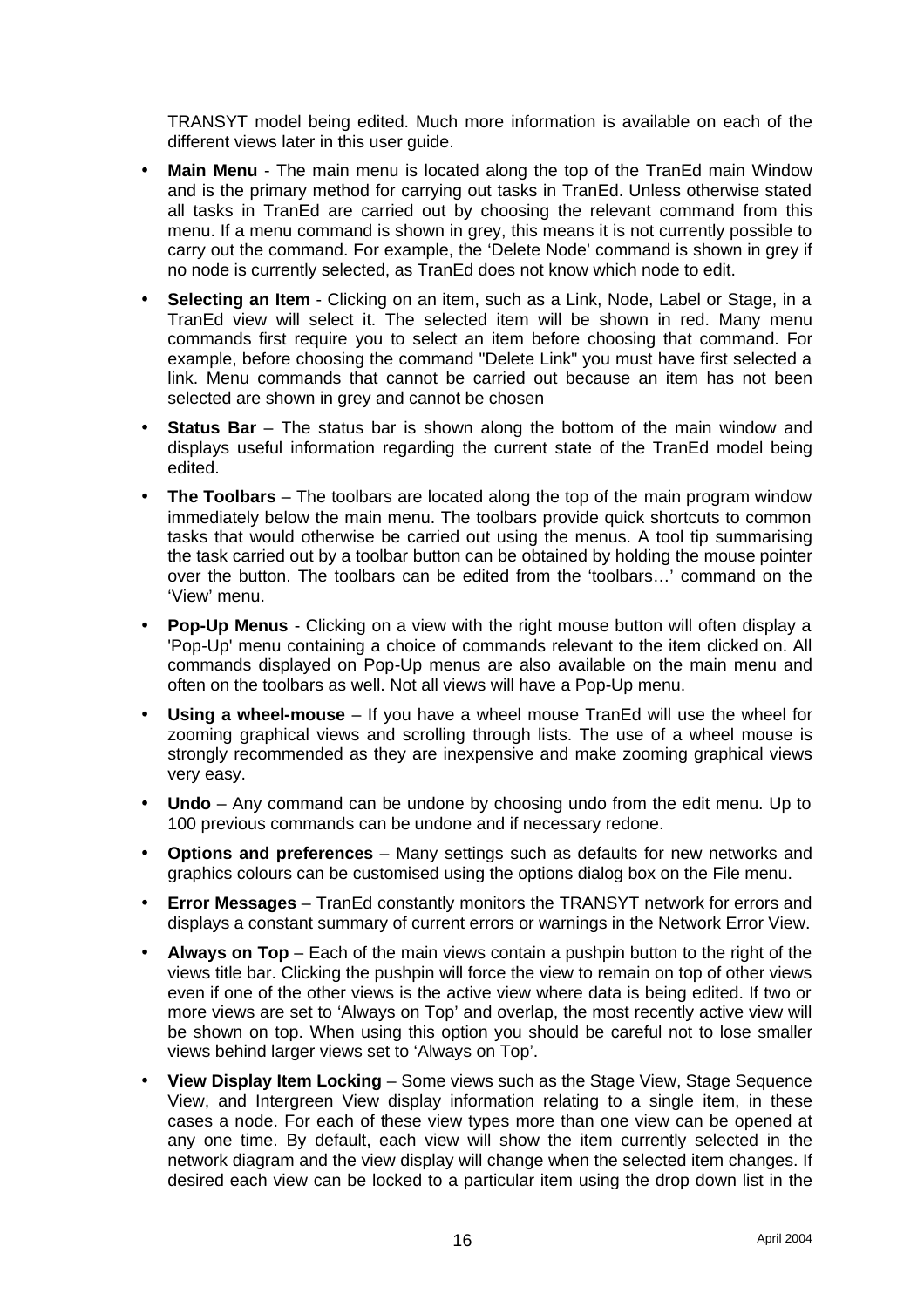views toolbar. This view will then continue to display the item set in the list and will not change to reflect the item selected in the network diagram.

- **Editing Text Values** Many dialog boxes and views include text boxes that are used to edit parameters and settings of the TranEd model. TranEd contains two types of text boxes: Those that immediately update the model when changed; and those that only update the model when the whole dialog box is closed using the 'OK' button. When immediate update text boxes are edited, the text will change to red indicating the value has changed. This new value will be entered into the model, and the model updated, as soon as the tab key is pressed to move onto the next text box or another view or menu item is selected. The red value will then turn black indicating it was successfully entered into the model.
- **View Modes**  Some views can be used in more than one way to carry out different tasks in the view. Where this occurs, the view provides a number of modes, each mode being used to carry out a particular task.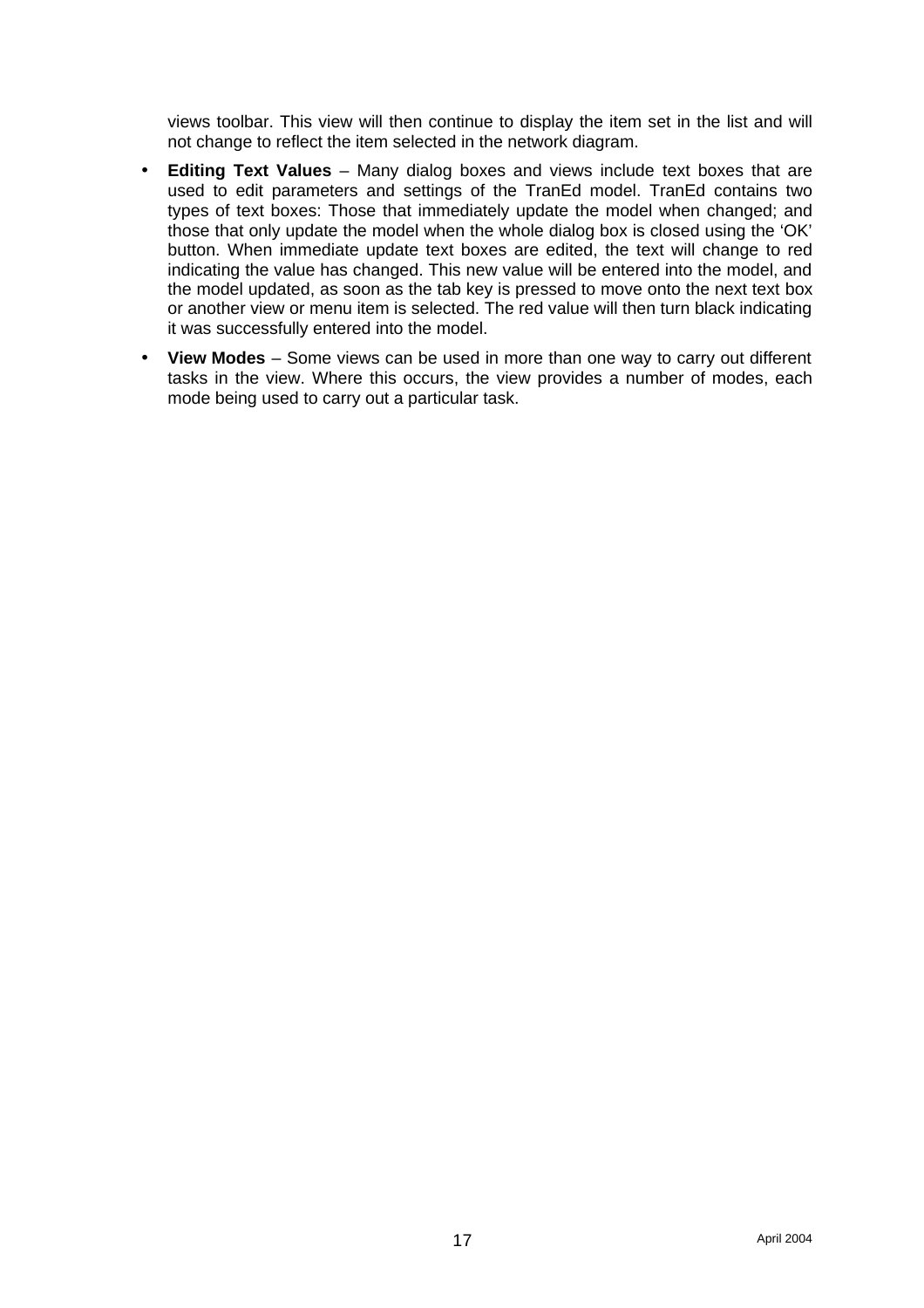# **4 Building the TranEd Model**

The TranEd model is built graphically using a number of TranEd views. Wherever possible the views are designed to be similar to our other traffic signal design software and users of TranEd Version One or LINSIG will find many inherited features.

Although TranEd allows you to build a model in a variety of sequences, new users are advised to stick to a standard sequence of tasks whilst learning TranEd. This can then be adjusted to fit your own way of working when you have learnt the basics.

The recommended procedure is:

- 1. If necessary, start a new file using 'New' from the main menu.
- 2. Enter the network parameters and titles using the Network Parameters View.
- 3. Add the nodes to the network diagram using the Network Layout View.
- 4. Add the links to each node in turn using the Network Layout View.
- 5. Set the link type and enter link information, apart from link speeds and flows, for each link in turn using the Network Layout View.
- 6. Add text labels to the network diagram to describe road names.
- 7. Add the link connectors joining the links using the Network Layout View in 'Add Link Connectors' mode.
- 8. Enter information for the first flow group using the Flow Groups View.
- 9. Enter traffic flow and cruise speed/time information to the link connectors and links, for the first flow group.
- 10. (Optional) Create and enter traffic flows for each of the additional flow groups.
- 11. Enter Intergreens for a node using the Intergreens View.
- 12. Create the correct number of stages for the node using the Stage View.
- 13. Set the running links in each stage using the Stage View.
- 14. Add any link delays to the node using the Network Layout View.
- 15. Create the desired stage sequence, for each Flow Group, by dragging stages from the Stage View to the Stage Sequence View.
- 16. Run TRANSYT from within TranEd.
- 17. Review and analyse the results.

## **The Network Building Views**

The following views are used to build and edit the TranEd network:

### **The Network Parameters View**

The Network Parameters View allows parameters and settings relating to the whole network to be edited. These include the network's cycle time, how the network is to be optimised, the node optimisation sequence, project title and information, graph layout and network graphical settings.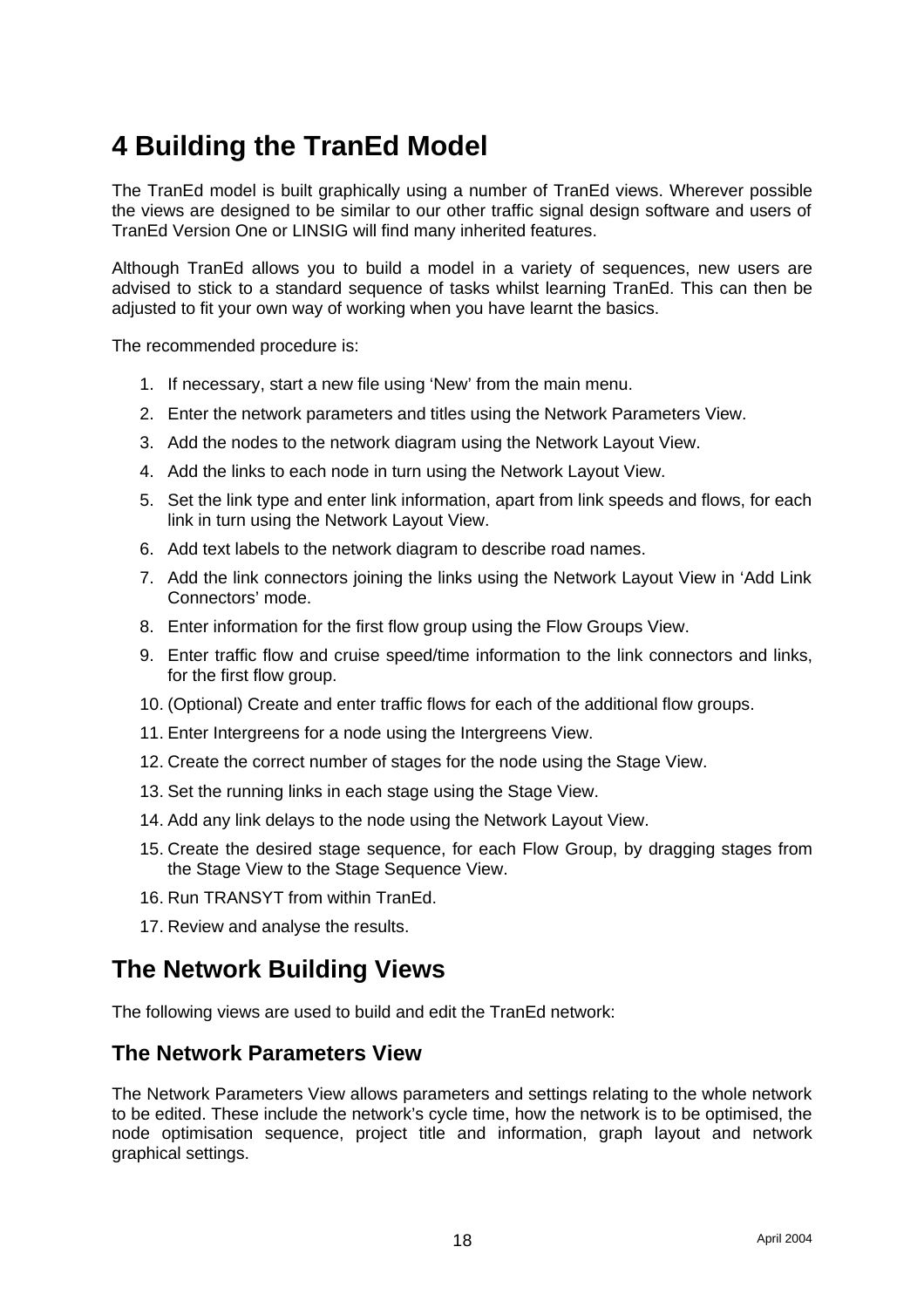## **The Network Layout View**

This view is the most complex view and allows the TranEd network to be graphically created and edited using the mouse.

The Network Layout view contains three main areas. These are:

- 1. The main Network Diagram, which covers the majority of the view. This is used to display and graphically manipulate the TranEd network diagram.
- 2. The Item Edit Area to the left of the view. This area shows the editable parameters and settings for any item selected in the network diagram.
- 3. The network display toolbar above the network diagram. This toolbar is used to set various display options for the network diagram, such as what text to show adjacent to links.

The view can also display both input data and results in a variety of ways including linkbased text, bandwidths, and queue length bars and can animate signals and queue lengths in real time. These options are all accessed from the view menu.

#### **Adding Nodes, Links and Link Connectors to the Network Diagram**

Nodes can be added to the network diagram by clicking with the right mouse button and choosing 'Add Signal Node' from the pop-up menu. The node can then be positioned using the mouse.

In TranEd all links belong to a node. Links are added by selecting the desired parent node in the network diagram, clicking with the right mouse button and choosing 'Add Major Link'. Links always default to signal links on signal nodes and bottleneck links on non-signal nodes. The link type can be changed to the desired type after the link has been created.

Link Connectors define how traffic flows from link to link in the TranEd model, and also store information on cruise speeds/times for non-entry links. Link Connectors are added to the network diagram by switching the Network Layout View into Link Connector Mode, as described below, and 'drawing' the link connectors from link to link using the mouse. Cruise speeds/times can be edited by selecting a link connector and using the Item Edit Area to edit the current value. As entry links at the edge of the TRANSYT network have no entry lane connectors, cruise speeds/times for entry links are defined on the link rather than on a link connector. If an entry link subsequently has incoming link connectors defined it will cease to be an entry link and the link based speeds or times will no longer be used.

#### **Network Layout View Modes**

The network layout view can operate in one of a number of different modes. Each mode is used to carry out a different task. These modes are:

- **Normal Mode** Used to create nodes, links and other network diagram items.
- **Link Connector Mode** Used to add link connectors between the links. This mode can be accessed temporarily from normal mode by holding the 'Ctrl' key down.
- **Auto Link Repositioning Mode** Used after importing a TRANSYT file to reposition links and nodes quickly.
- **Signal Animation Mode** Used to animate signal sequences and queues in the network diagram.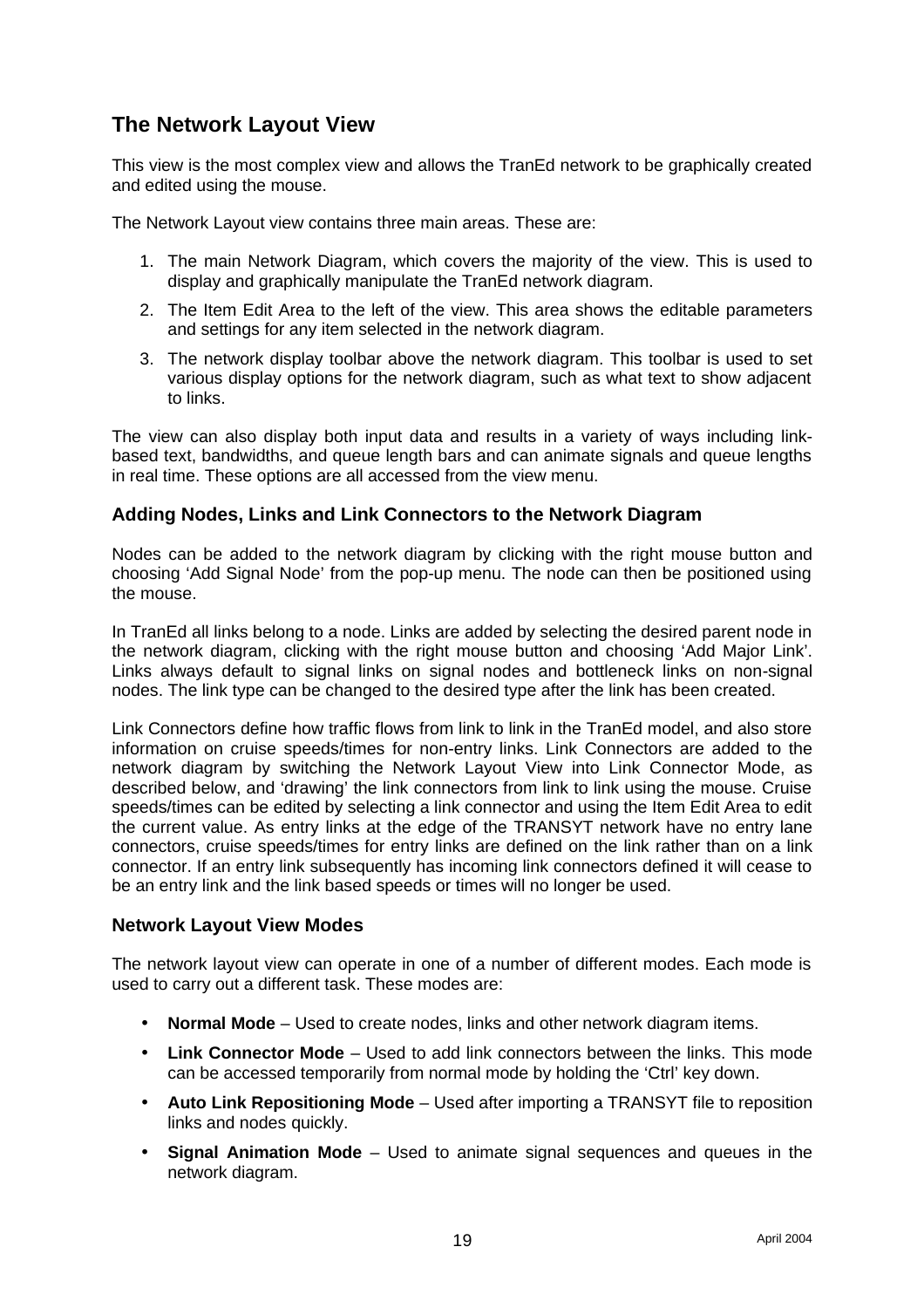• **Print Layout Mode** – Used to set up print zones for printing.

## **The Error View**

The TranEd Error View shows a summary of any error or warning conditions existing in the current TranEd model. Each error indicates the location of the error, a description and the consequences of the error. For example, some errors may prevent TranEd from being able to run TRANSYT, as the current model would create an illegal TRANSYT file. Other less serious errors may simply be TranEd warning you that you have done something that may be incorrect and ought to be checked.

## **The Traffic Flow Groups View**

The Traffic Flow Groups View allows the traffic flow scenarios to be modelled in TranEd to be defined and edited. Each flow group will typically represent a modelled period of time, for example, the morning or evening peak, or an infrastructure option such as the morning peak plus housing development. As it is important to always be aware which flow group is currently being edited, TranEd colour codes each flow group, using each flow group's colour in other dialog boxes to highlight which flow group is being edited.

## **The TRANSYT Card View**

The TRANSYT Card View displays the current TranEd model, as it would be coded in TRANSYT if exported. It is dynamically updated as the TranEd model is being edited, and provides feedback and reassurance to experienced TRANSYT users that TranEd will correctly code the TRANSYT model. Some Card fields are editable allowing values in the TranEd model to be directly changed from the Card View. Other Values relate to fields automatically generated by TranEd and cannot be changed so as to allow TranEd to maintain the integrity of its model.

## **The Traffic Signal Editing Views**

TranEd Version Two includes a completely new traffic signal editing system, which is based on the system used in LINSIG. The main difference is that as TRANSYT is inherently link based, rather then LINSIG that is phase based, all the views work with links rather then phases.

The views used are:

## **The Link Intergreens View**

The link Intergreens View shows a link-based intergreen matrix for a single TRANSYT node. One or more Link Intergreen Views can be displayed at once, each view showing the intergreen matrix for a different node as set in the Intergreens View toolbar.

## **The Stage View**

The Stage View shows the stages configured for each node and the links running in each stage. Stages do not have to be numbered in their running order and are usually numbered as they would be configured in the traffic signal controller represented by a node. Links in each stage are colour coded based on whether they are running or not, and if not whether they can be run. As with the Link Intergreens View, more than one Stage View can be shown at any one time.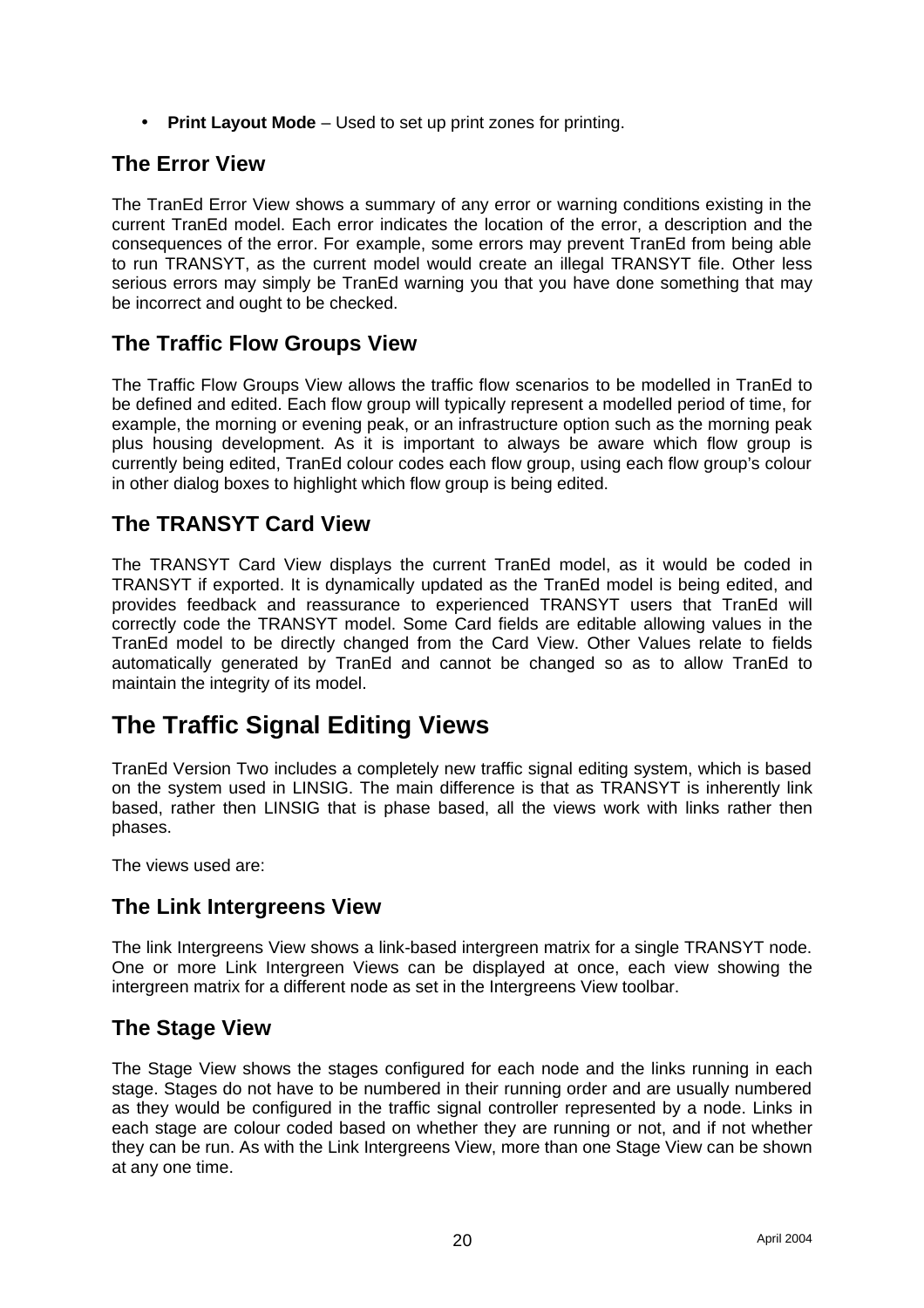## **The Stage Sequence View**

The Stage Sequence View shows the actual running order of stages selected for any one node. The stage sequence is constructed by adding stages from the Stage View, either by using the menus or by dragging stages from the Stage View to the Stage Sequence View. As with all of the node related views more than one Stage Sequence View can be displayed at any one time, each showing the current stage sequence for a single node.

## **The Stage Timings View**

The Stage Timings View shows the current stage times, link times and interstage structures for the current stage sequence. If TRANSYT has never been run the timings will be valid but random times. If TRANSYT is being used with optimisation switched off, for example to test fixed time plans developed outside of TRANSYT, the Stage Timings View can be used to adjust stage times by dragging the stage change points with the mouse. Again more than one Stage Timings View can be displayed at any one time.

## **The Route Definition View**

The Route Definition View is only available in TranEd Version 2.2 and above. Previous Versions define routes in the Time Distance Diagram View.

The Route Definition View allows routes through the network to be defined. These routes are then used elsewhere by TranEd and TRANSYT/12 to produce time distance diagrams and to calculate route based output statistics.

Routes can be defined as either connected or disconnected. Connected routes consist of contiguous sequences of links and can be used for both time-distance diagrams and route based statistics. Disconnected links are simply unordered lists of links and cannot be used to produce time distance diagrams.

## **The Phase Intergreen Converter Tool**

The Phase Intergreen Converter Tool is only available in TranEd Version 2.2 and above.

The Phase Intergreen converter tool is designed to assist with converting phase based intergreens as used in a traffic signal controller or in LINSIG, to link based intergreens as used in TranEd. The tool consists of a view with three areas these are:

- The phase intergreen matrix situated to the top right of the view.
- The phase-link table situated to the left of the view.
- The link intergreen matrix situated to the bottom right of the view.

The phase intergreen matrix is used to specify the number of phases used in the controller being modelled which may be the same or different to the number of links. The phase intergreens are then entered into the matrix.

The phase-link table allows the controlling phases to be defined for each link. Most links will have a single controlling phase, however, links controlled by both a full green phase and an indicative arrow or filter phase will have two controlling phases.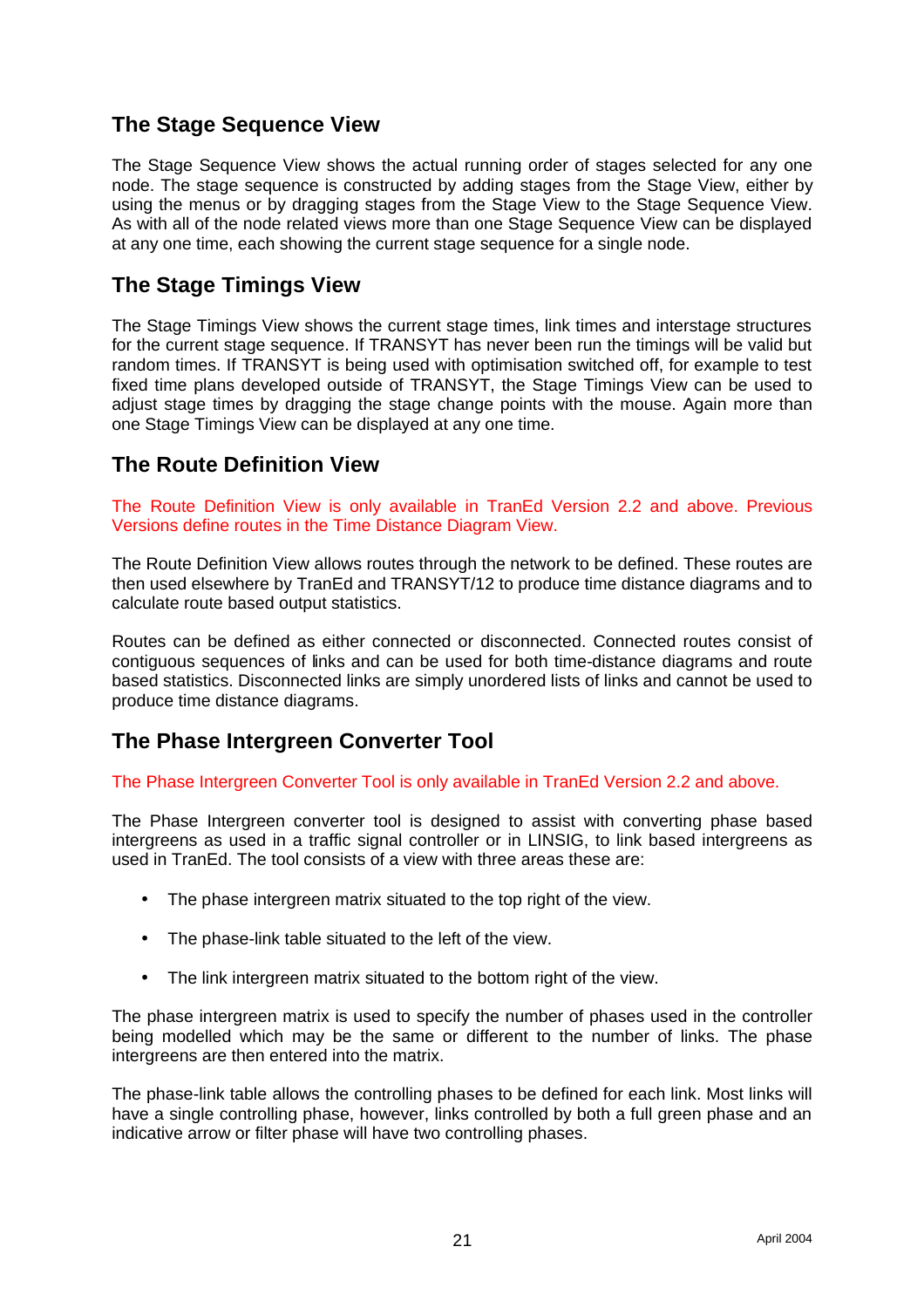As the phase intergreen table and the phase-link table are built up, TranEd will use both tables to infer the link intergreens for use in TranEd, showing them in the link intergreen matrix.

When the matrix is complete, it can be copied to the TranEd intergreen matrix by clicking on the 'Apply the Link Intergreens Shown Below' button in the Phase Intergreen Converter tool. The copied intergreens can of course be subsequently changed using the main TranEd intergreen view.

Two errors can prevent the copying of calculated link intergreens. These are:

- The calculated link intergreen matrix structure is incompatible with the current stage structure. If the phase intergreens and phase-link structure produce a link intergreen matrix which is incompatible with the TranEd signal model, the Phase Converter Tools will not allow intergreens to be copied to TranEd and will highlight invalid intergreens in blue. For example if two links run in the same stage and the Phase Converter tool calculates an intergreen between them there must be an error in the Phase Converter data as two links running together cannot have an intergreen between them.
- In LINSIG, a valid phase intergreen matrix can be unsymmetrical due to filter phases not requiring a leaving intergreen. TranEd requires the Phase Converter Tool's phase intergreen matrix be symmetrical as it has less information than LINSIG and cannot automatically detect when a filter phase's associated phase will supply an intergreen as LINSIG can. Any unsymmetrical cells in the phase intergreen matrix are shown in green indicating a value is required.

If either of the above conditions apply the Phase Converter tool will not allow its link intergreen matrix to be copied to the main TranEd link intergreen matrix.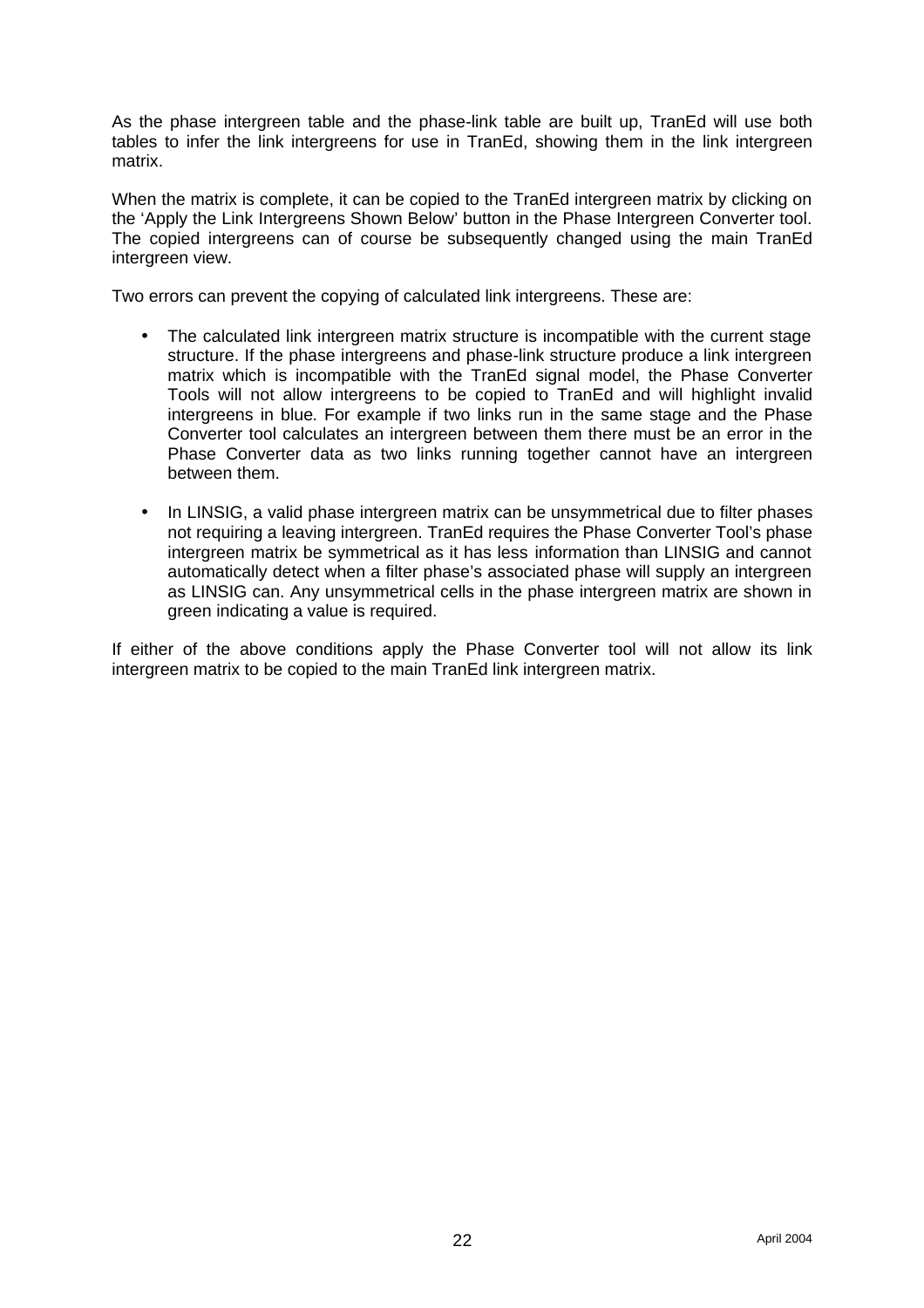# **5 Running TRANSYT in TranEd**

Before running TRANSYT from TranEd, TranEd must have been setup to link to TRANSYT. This is described in detail in the 'Installation and Setup' section of this user guide.

Although TranEd uses TRANSYT to carry out all calculations and modelling, the process is designed to be as transparent as possible to the user. TranEd uses the following process to run TRANSYT, with all steps carried out automatically by TranEd.

- 1. TranEd exports a copy of the current network to a temporary TRANSYT format file located in the designated temporary folder. The current TranEd file or any imported TRANSYT files are not affected in any way.
- 2. The TRANSYT format file is run through TRANSYT resulting in a TRANSYT output text file.
- 3. The TRANSYT output is read back into TranEd for display and analysis.

TranEd constantly validates the model and will not allow TRANSYT to be run if any errors exist that would cause TRANSYT to fail. Any errors found are displayed in the Error View and an indicator is displayed on the main window's status bar.

If any part of the TranEd model is changed which invalidates the results TranEd will continue to show the most up to date results available but will indicate that the results are out of date in the main window's status bar. TRANSYT can then be re-run at any point that will update the results and remove the error indicator in the status bar.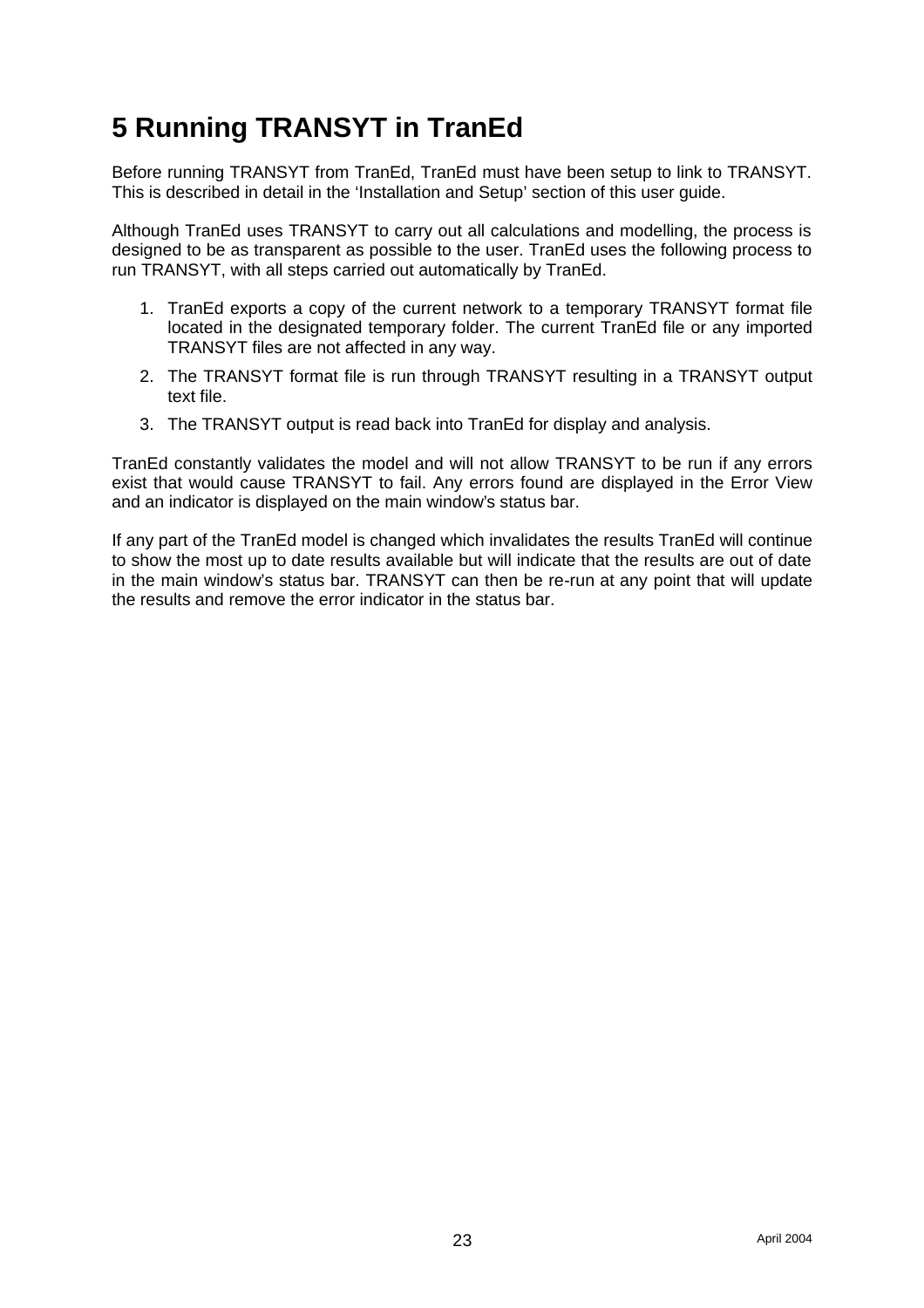# **6 Results and Analysis**

After running your network through TRANSYT, TranEd provides a variety of different ways of viewing and analysing the results. The views used for viewing and analysing results include:

# **The PRT Viewer**

The PRT Viewer shows the results in a tabular manner in the same format as a standard TRANSYT output file. Options are provided to automatically condense the view's display to show just the essential results. The view is automatically updated with new results each time the model is re-run through TRANYST.

# **The TRANSYT Graphs View**

The TRANSYT Graphs View allows the TRANSYT flow profile, queue and PI graphs to be displayed and formatted for each link. The graphs are displayed using high-resolution graphics rather than the traditional character based graphics. The edit area to the left of the graphs display allows the layout of the graphs and their scaling to be customised and also allows graph areas to be measured as part of the analysis of results.

# **The Time-Distance Diagram View**

The Time-Distance Diagram View produces time-distance diagrams showing progression along routes through the network. The routes are defined using the route definition view.

# **The Cycle Time Optimisation View**

The Cycle Time Optimisation View allows a detailed analysis of the effect of cycle time on network performance to be made. It is more detailed than the CYOP facility provided in TRANSYT in that it carries out a full run of TRANSYT for a number of different cycle times before displaying the results graphically. A detailed analysis of the effect of double cycling different node combinations can also be included. The results obtained from the multiple TRANSYT runs carried out by this view can be analysed by performance index, delay and maximum degree of saturation with the results being disaggregated by node if desired.